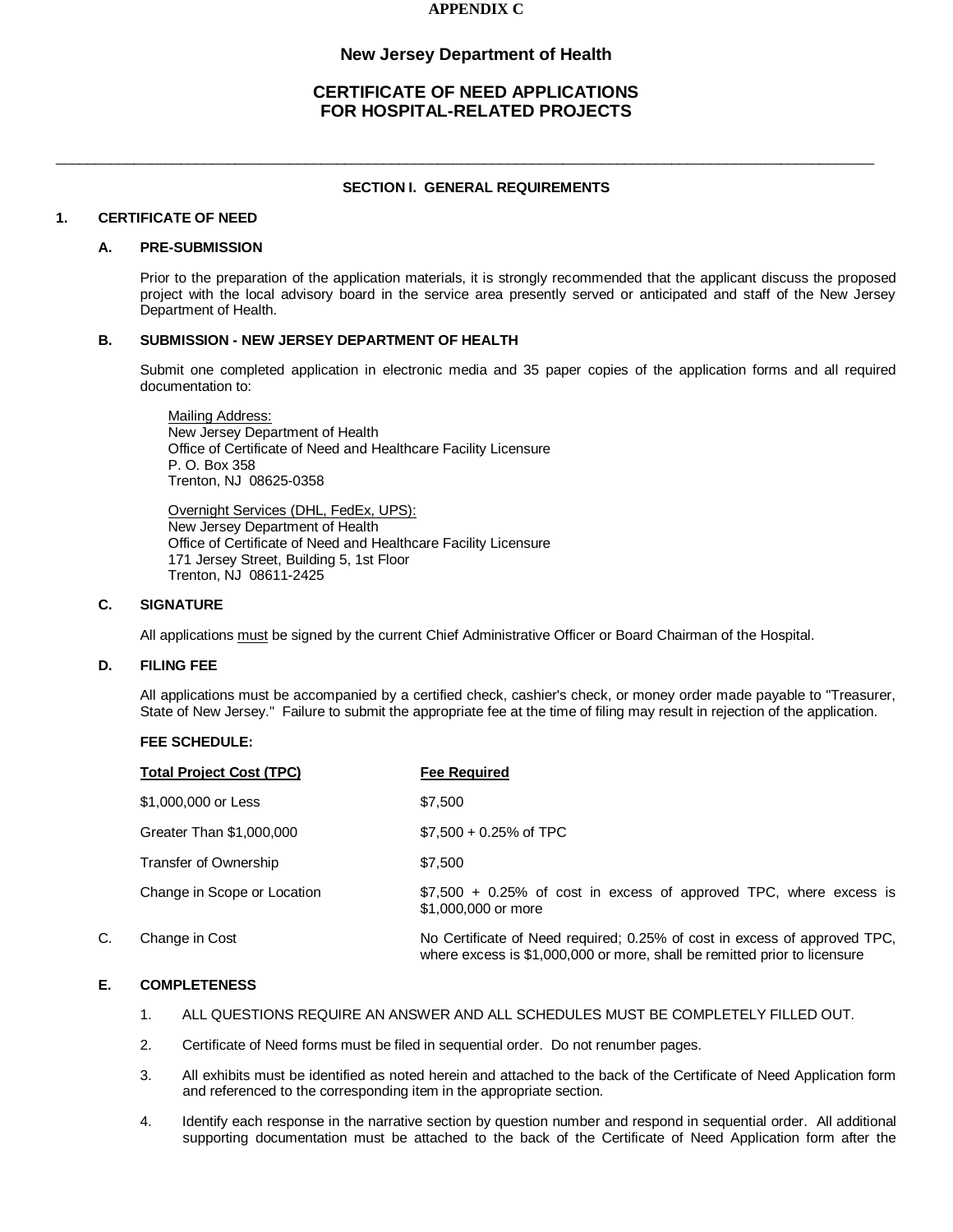exhibits, in a Section titled "Appendix."

- 5. Only complete applications will be processed (NJAC 8:33-4.5). Failure to submit all required information and documentation and/or to follow the steps outlined herein when the Certificate of Need is filed may result in a determination that the application is incomplete and, as such, may not be accepted for processing.
- 6. All cost estimates for new construction and/or renovations, should be submitted in those dollars which would be needed to complete the project over the anticipated period of construction, assuming that construction was to begin at the time of your Certificate of Need submission.
- 7. Change in cost/scope applications shall request in writing a construction cost allowance prior to submission of the change in cost/scope application.
- 8. All applications must be signed and dated by the applicant, accompanied by the correct application fee, accompanied by out-of-state track records reports (if applicable), and completely and accurately filled out (i.e., no partial or unresponsive answers). APPLICATIONS NOT MEETING THESE REQUIREMENTS WILL NOT BE ACCEPTED FOR PROCESSING.

### **F. MODIFICATION**

- 1. Under no circumstances may an application be modified or altered to change the number or category of inpatient beds, proposed services, equipment subject to a planning regulation, or change in site after the application submission deadline date. An applicant desiring to make such a modification or alteration shall be required to withdraw the application from the current cycle and submit a new application for the next cycle.
- 2. Modifications not specified in (1) above such as changes in square footage and change in cost will be permitted if such changes are in response to completeness questions from the Department and made prior to submission of the application to the review process.

### **2. LICENSING**

Licensing manuals for hospital-based services may be obtained from the New Jersey Department of Health, Office of Certificate of Need and Healthcare Facility Licensure (609-292-5960).

### **3. FINANCIAL**

Information with regard to financial requirements may be obtained from the New Jersey Department of Health, Office of Certificate of Need and Healthcare Facility Licensure (609-292-5960).

#### **4. CONSTRUCTION**

Information regarding construction requirements may be obtained from the New Jersey Department of Community Affairs, Division of Codes and Standards, Health Care Plan Review (609 633-8153).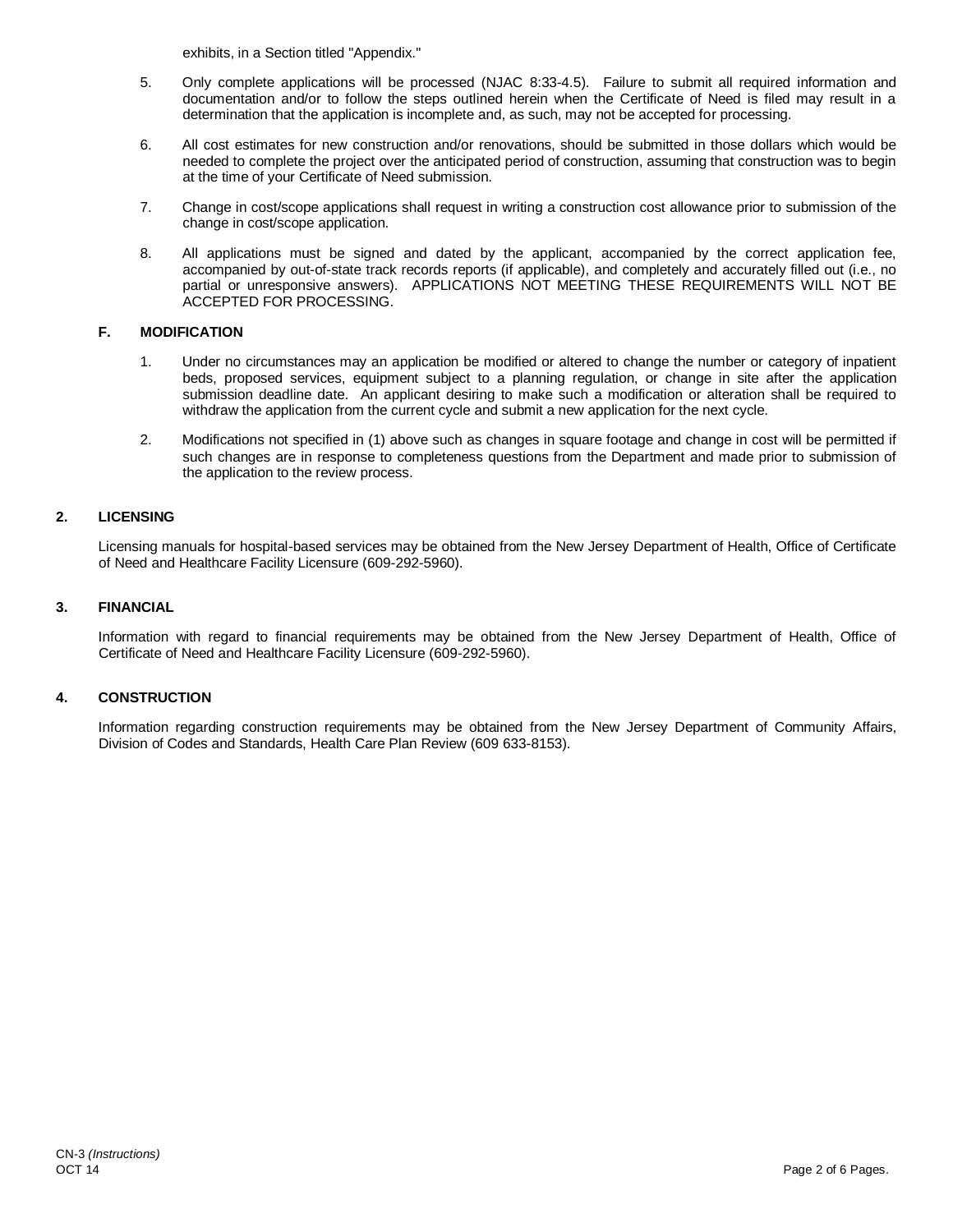### **1. STATE HEALTH PLANNING REQUIREMENTS**

#### **A. DESCRIPTION / PROJECT NARRATIVE**

- 1. Provide an executive summary of the project (Section F). This shall be limited to 3 pages.
- 2. Describe the proposed project, in detail, and relate it to existing services such as changes in square footage, changes in equipment, deficiencies corrected, effect on length of stay, improved patient care, reduced cost, and improved patient safety.
- 3. Provide historical hospital volume data incorporating the last three complete calendar years preceding the date of filing the certificate of need application, as well as year-to-date data for the current year, and at a minimum include the following data components:
	- a. Inpatient admissions by licensed bed category and total hospital (exclude same day surgery);
	- b. Adjusted admissions by total hospital;
	- c. Patient days by licensed bed category and total hospital;
	- d. Outpatient visits by department or service;
	- e. Emergency room visits;
	- f. Inpatient surgical procedures;
	- g. Outpatient surgical procedures;
	- h. Same day surgery;
	- i. Same day medical admissions;
	- j. Births;
	- k. Year-to-date B-2 forms showing inpatient utilization for current year.
- 4. Provide an estimate of projected volume in all categories as listed in #3 above for each year inclusive from the time of application to that year which is two complete calendar years beyond estimated project completion. This estimate must be based upon historical data found in #3 above. using at a minimum, a straight-line projection and one or more of the following methodologies:
	- a. Linear regression modeling;
	- b. Constant volume;
	- c. Official county-based volume projections and market share statistics published by the Department, if available;
	- d. A methodology chosen by the applicant, but in each instance the assumptions utilized in making the projections must be clearly substantiated in the application.
- 5. Describe the present and anticipated need for the project in the hospital's service area using the historical and projected volume data provided in questions #3 and #4.
- 6. List all other institutions in your service area that provide similar services. Indicate the anticipated impact of this project on these other institutions.
- 7. Document the institution's past and current history in providing care to the indigent and how the proposed project will affect the applicant's ability to provide care for the indigent.
- 8. In the case of a reduction, elimination or relocation of a facility or service, describe the need that the population presently has for the service; as well as the extent to which that need will be met after the change, including alternative arrangements. Describe the effect of any reduction, elimination, or relocation on the ability of low income persons, racial and ethnic minorities, women, handicapped persons, and other under-served groups to obtain needed health care.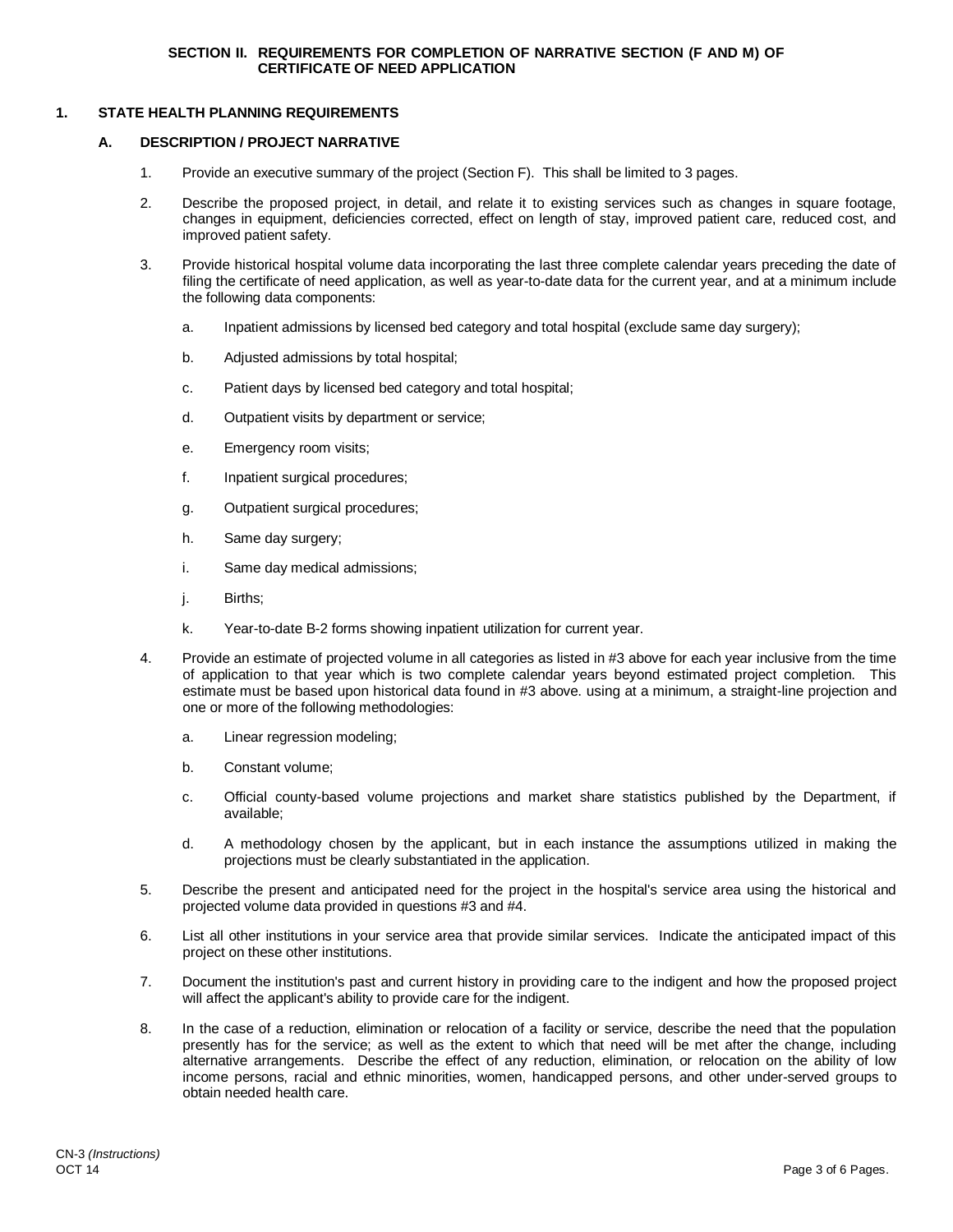- 9. Identify alternative approaches to the project which were considered and demonstrate in specific terms how the option selected, relative to all other alternatives, most effectively benefits the health care system through achieving capital and operating savings, increasing access, and/or improving quality of care.
- 10. Efficient design is encouraged to promote significant life cycle operational cost savings. If the project involves new construction please identify operational cost savings which may result from such construction.
- 11. Indicate the conformance of the proposed project, if applicable, with appropriate State guidelines and regulations. In the case of regional services (e.g., cardiac diagnostic and surgical services, perinatal services, organ transplantation services, etc.) each provision of the applicable rule must be addressed.
- 12. Attach a map of your patient service area including the location of your institution. Identify major service areas based on patient origin studies for inpatients and/or outpatients.
- 13. Provide a breakdown of total project costs into costs associated with each programmatic or functional component: i.e., by service, department, medical specialty, licensed bed category, or other logical category; and by floor or unit if possible (See Schedule A).
- 14. The certificate of need criteria identified in N.J.A.C. 8:33-4.9 and N.J.A.C. 8:33-4.10 must be addressed.
- 15. Identify (by certificate of need number and project description) all previously approved certificates of need which have not been completed and indicate the current status of each project.
- 16. Identify (by certificate of need number) any conditions of certificate of need approval which have not been met and explain.

### **2. CONSTRUCTION REQUIREMENTS**

- **A.** All cost estimates for new construction and/or renovations, should be submitted in those dollars which would be needed to complete the project over the anticipated period of construction, assuming that construction was to begin at the time of your Certificate of Need submission.
- **B.** Provide proposed total "building gross square footage" of new construction. Indicate building's proposed design, number of stories and construction type. (Also see "H" if multiple areas are involved.)
- **C.** Projects involving complete demolition of a structure(s) should indicate structure's total cubic feet, number of stories, gross square footage per floor and construction type. Identify demolition cost estimate as a separate line item.
- **D.** Provide total square footage of area proposed for renovations. Indicate the current or most recent use and physical layout of the space. Provide a summary description of the renovations proposed and/or required, acknowledging all applicable construction trades. (Also see "H" if multiple areas are involved.)
- **E.** Indicate any anticipated construction related circumstances and/or conditions (e.g.. asbestos, wetlands, CAFRA, fire suppression system) that may explain your new construction and/or renovation cost estimate being over or under an average estimate. Identify the associated cost effect anticipated.
- **F.** Renovation projects involving asbestos abatement should provide the associated cost estimate as a separate line item, identifying the areas and total square/linear footage involved.
- **G.** Provide description and/or listing of equipment items inclusive of the "fixed equipment not in construction contracts" line item(s) cost estimates (See pages 4, 5 and 6).
- **H.** Projects with more than one department service area affected by new construction or renovations must complete Schedule A. Utilize a separate line item for each service area on a given floor/wing and for any change in use of an existing area. Square footage and construction/renovation hard cost totals of this form should reconcile with those amounts indicated on pages 1 and 2 of the Certificate of Need Application. Account for all displaced department service areas, relocations and vacated areas, even if there are no associated construction/renovation costs. (Change in cost/scope applicants are to provide update of space allocation forms previously submitted.) Indicate how this information was established.
- **I.** Any applicant who is proposing a vertical expansion (additional floor(s) to an existing building) shall submit a certification, from an appropriate design professional, that the existing structure/affected building shall comply with the current code requirements for increase in size (floor area and/or height) and earthquake loads.
- **J.** In addition to the fire suppression system(s) that may be required by the State Uniform Construction Code, the proposed scope of work shall include those systems, as appropriate, after a review of N.J.A.C. 5:23-2.4 and 2.5, and in consideration that the Uniform Fire Code State of New Jersey will require that all hospitals be fully suppressed. Installation of compliant suppression system(s) and related construction cost(s) shall be included in the proposed project.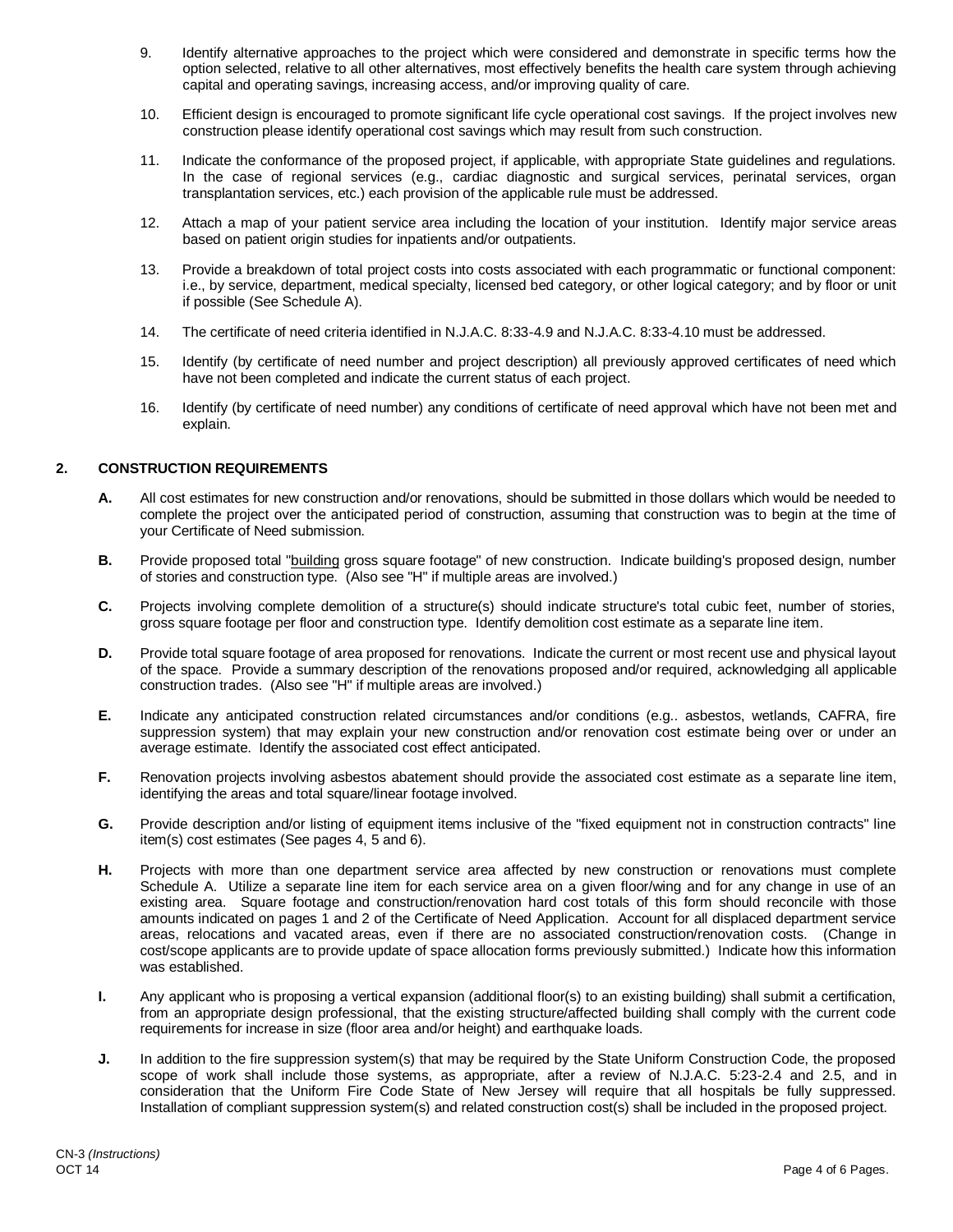- **K.** The following architectural prints shall be submitted to visually indicate the entire scope of work as described in the written narrative:
	- Site plan showing building footprint(s) (graphically differentiating existing structures to remain, those to be demolished and new construction) and compass orientation.
	- Floor Plan(s)-Projects \$15 million and over:

 (At 1/8" scale, single line showing door openings and windows, rooms/areas to be labeled to indicate use/service and numbered, new construction/renovation work to be graphically differentiated from existing work to remain).

- Projects under \$15 million, 1/16" scale sketch.

- **L.** Change in cost/scope applications, for which the project is already under construction, must submit a copy of the signed contract with the Contractor and Architect (if not previously submitted to the New Jersey Department of Community Affairs). A copy of the most recent Contractor Requisition for Payment (Form AIA-G702) must be submitted with cost/scope application in addition to a reconciliation summary statement of same to agree with the total construction/renovation cost requested in the cost/scope application, acknowledging all incurred and anticipated change orders.
- **M.** For change in cost/scope applications, applicants are to itemize and explain all construction/ renovation related cost changes (increases and/or decreases), noting those that are attributed to additional expanded project scope which were not in original Certificate of Need, those attributed to overruns (broken down as unanticipated-unforeseen and/or unanticipated due to initial underestimate) and those related to deletion of any portion of the original approved project scope.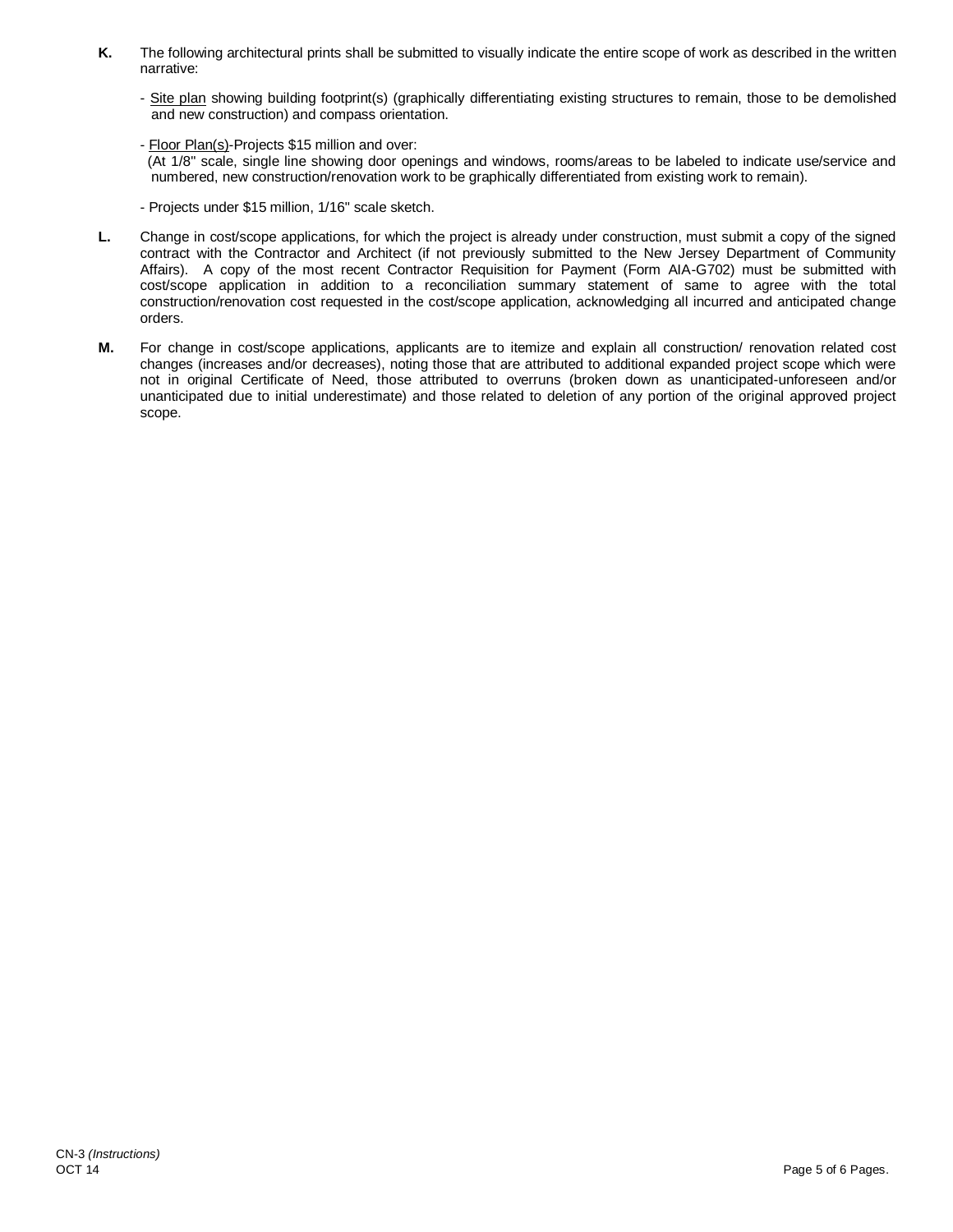### **SECTION III. REQUIRED DOCUMENTS**

### **1. CERTIFICATE OF NEED**

### **A. SITE OPTION/LEASE**

- 1. If the site is optioned by the applicant, a copy of the deed held by the current owner and option agreement for the site must be submitted.
- 2. If the real property will be leased by the license holder, provide a copy of the deed held by the current owner and executed lease agreement or lease option.

The deed and option must include identification of the site, terms of the agreement, date of execution and signatures of all parties to the transaction.

### **B. MANAGEMENT AGREEMENT**

If a management company will be hired, a copy of the management agreement must be submitted with the application.

### **2. FINANCIAL FEASIBILITY STUDY**

- **A.** Financial feasibility study and facility planning studies must be submitted.
- **B.** If financial resources for the project are monies from a grant, provide the Department with a copy of the operating budget submitted with supporting pages from the grant application when the grant application was made. The status of the grant, as of the date of Certificate of Need application, must be reported on the forms.
- **C.** If financial resources for the project and/or monies for the operating budget are to be provided by a governmental agency, a statement indicating the intention of the agency to provide the funds must accompany the Certificate of Need application.
- **D.** If financial resources for the project and/or monies for the operating budget are to be a secondary responsibility of a parent or a separate corporation that has a controlling interest, a letter must accompany the Certificate of Need application stating the intention of the corporation to underwrite the financial resources and/or operating budget.
- **E.** Independent third-party verification of the availability of the cash equity contribution must be submitted with the application. Provide the specific source and any available documentation demonstrating the availability of the cash equity contribution. Acceptable forms of verification include letters from banks, CPA's or stockbrokers, past history of fund-raising activity, and documented pledges.
- **F.** For projects exceeding \$15,000,000 in cost, institutions must submit to the Department independently verified historical and projected financial and utilization information as identified in N.J.A.C. 8:33-4.10(b) (1-6). This information should be in the format required by the New Jersey Health Care Facilities Financing Authority so that only revisions to update the information will be required at the time of financing.

### **3. CONSTRUCTION**

A construction cost and space breakdown report must be submitted with any application involving construction. The report must be in the same format as Schedule A.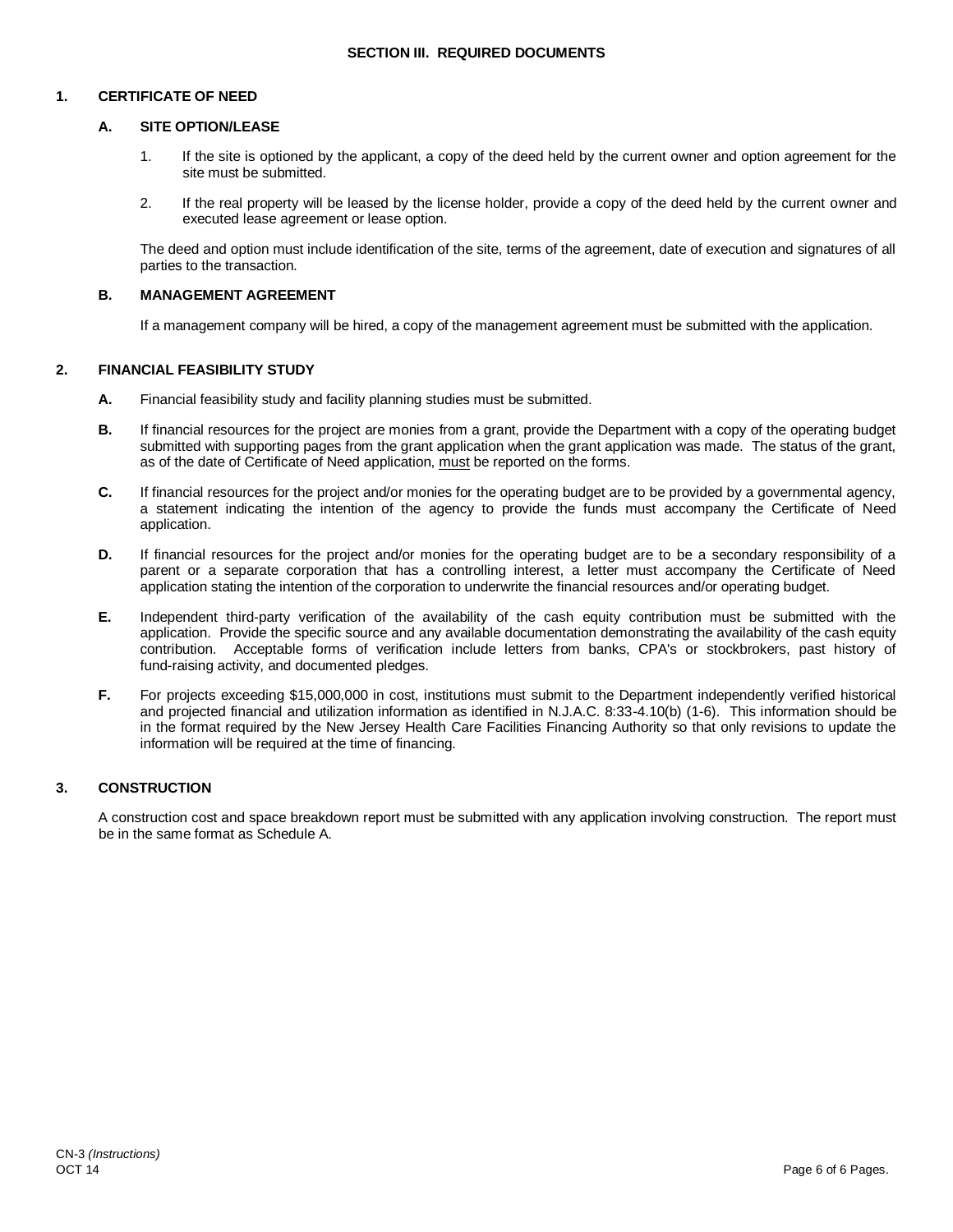# **New Jersey Department of Health**

# **APPLICATION** - **CERTIFICATE OF NEED FOR HOSPITAL-RELATED PROJECTS**

| Name of Hospital        |                                 |                                                                     |                                     | <b>FOR STATE USE ONLY</b>                                                                                          |  |  |
|-------------------------|---------------------------------|---------------------------------------------------------------------|-------------------------------------|--------------------------------------------------------------------------------------------------------------------|--|--|
| <b>Street Address</b>   |                                 |                                                                     |                                     |                                                                                                                    |  |  |
|                         |                                 |                                                                     |                                     | Appl. No.                                                                                                          |  |  |
| City                    |                                 | <b>State</b>                                                        | Zip Code                            |                                                                                                                    |  |  |
|                         |                                 |                                                                     |                                     | <b>Review Cycle</b>                                                                                                |  |  |
| County                  |                                 |                                                                     |                                     |                                                                                                                    |  |  |
| <b>Type of Hospital</b> |                                 |                                                                     |                                     | Type of C/N:                                                                                                       |  |  |
|                         |                                 |                                                                     |                                     | Change in Bed Capacity                                                                                             |  |  |
|                         | Name of Chief Executive Officer |                                                                     |                                     | New Health Care Service                                                                                            |  |  |
|                         |                                 |                                                                     |                                     | Modernization/Renovation                                                                                           |  |  |
| Name of Contact Person  |                                 |                                                                     |                                     | Major Movable Equipment                                                                                            |  |  |
|                         |                                 |                                                                     |                                     | Construction/Acquisition                                                                                           |  |  |
| <b>Title</b>            |                                 |                                                                     |                                     |                                                                                                                    |  |  |
|                         |                                 |                                                                     |                                     | Date Received:                                                                                                     |  |  |
| <b>Telephone Number</b> |                                 |                                                                     |                                     |                                                                                                                    |  |  |
|                         |                                 |                                                                     |                                     |                                                                                                                    |  |  |
| Project Cost:<br>А.     |                                 |                                                                     |                                     |                                                                                                                    |  |  |
| 1.                      | <b>Total Capital Cost:</b>      |                                                                     |                                     |                                                                                                                    |  |  |
| 2.                      | Financing Cost:                 |                                                                     |                                     | Method of Financing: Nethod Services and Services and Services and Services and Services and Services and Services |  |  |
| 3.                      | Total Project Cost $(1 + 2)$ :  | $\overline{\phantom{a}}$ . The contract of $\overline{\phantom{a}}$ |                                     |                                                                                                                    |  |  |
| 4.                      | Equity Contribution:            |                                                                     |                                     |                                                                                                                    |  |  |
| 5.                      | <b>Construction Cost:</b>       |                                                                     |                                     |                                                                                                                    |  |  |
|                         |                                 |                                                                     |                                     |                                                                                                                    |  |  |
|                         | Type                            | <b>Square Feet</b>                                                  | Construction/ Capital<br>Lease Cost | Construction/<br>Capital Lease Cost<br>Per Square Foot                                                             |  |  |
|                         | New Construction                |                                                                     |                                     |                                                                                                                    |  |  |
|                         | Renovation                      |                                                                     |                                     |                                                                                                                    |  |  |
|                         | Lease                           |                                                                     |                                     |                                                                                                                    |  |  |
|                         |                                 |                                                                     |                                     |                                                                                                                    |  |  |

- 6. Will this project result in any permanent change in licensed or planning bed category or capacity of the existing facility?  $\Box$ Yes  $\Box$ No
- 7. Provide a brief (50 words) description of the project: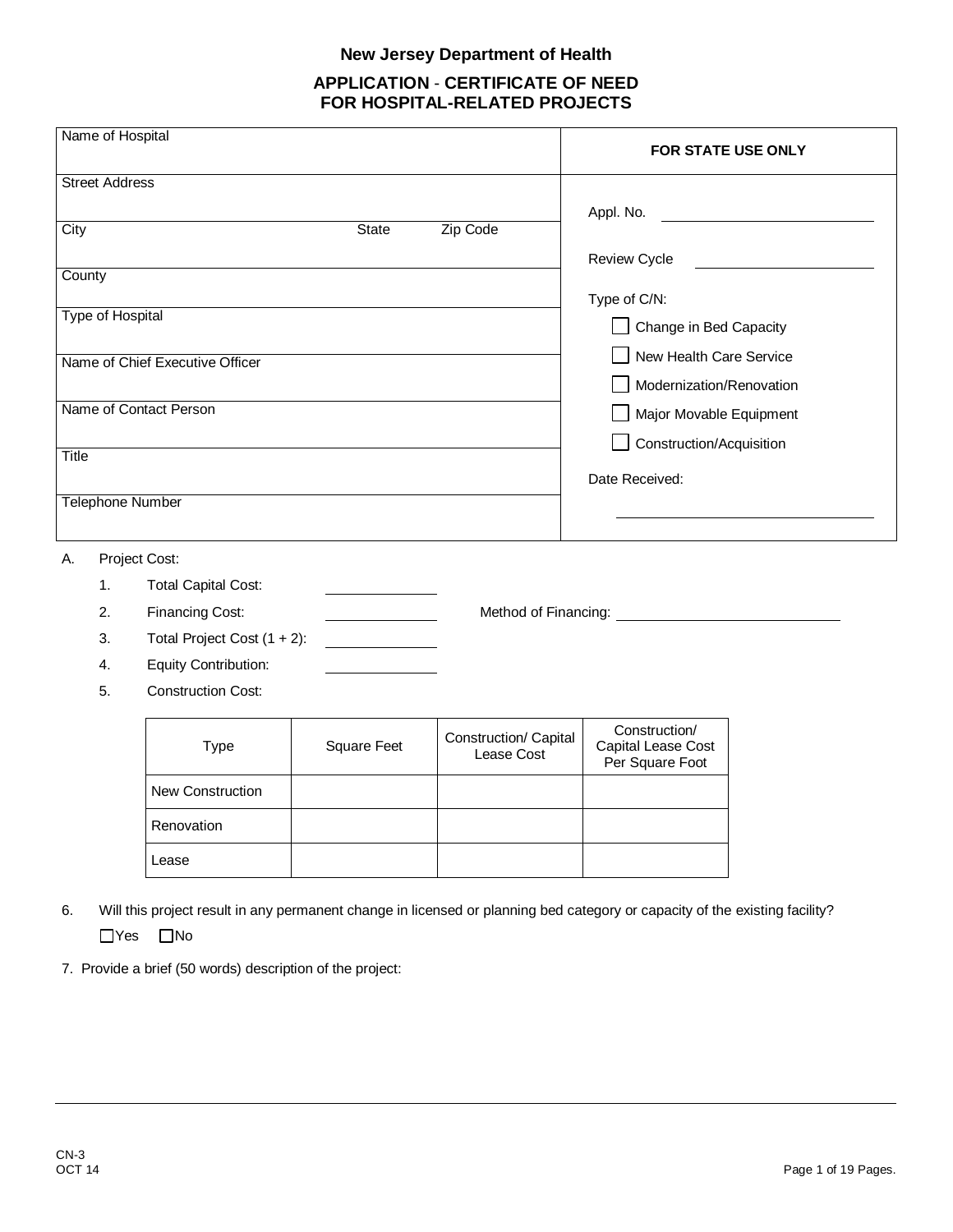## B. PROJECT COST

Project costs should be submitted in those dollars which would be needed to complete the project over the anticipated period of construction if construction were to begin at the time of submission of the Certificate of Need proposal to the Department.

Do not include contingency. The Department will calculate a construction cost allowance for the project in lieu of providing a contingency factor for the time period from Certificate of Need submission to the start of construction.

| 1. | <b>Capital Costs</b>                                                                                                                                           |  |
|----|----------------------------------------------------------------------------------------------------------------------------------------------------------------|--|
|    | Studies and/or Surveys                                                                                                                                         |  |
|    | Site Survey and Soil Investigation                                                                                                                             |  |
|    | Architect and Engineer Fees                                                                                                                                    |  |
|    | Legal and Other Special Services                                                                                                                               |  |
|    | Plans and Specifications                                                                                                                                       |  |
|    | Demolition                                                                                                                                                     |  |
|    | Renovations                                                                                                                                                    |  |
|    | <b>Asbestos Abatement</b>                                                                                                                                      |  |
|    | <b>New Construction</b>                                                                                                                                        |  |
|    | <b>Fixed Equipment Not in Construction Contracts</b><br>(New Construction)                                                                                     |  |
|    | Fixed Equipment Not in Construction Contracts<br>(Renovations)                                                                                                 |  |
|    | Major Movable Equipment                                                                                                                                        |  |
|    | Supervision and Inspection of Site and Building(s)                                                                                                             |  |
|    | Purchase of Land                                                                                                                                               |  |
|    | Purchase of Building(s)                                                                                                                                        |  |
|    | Capital Value of Lease (true operating leases should be<br>included in operating budget and details identified)                                                |  |
|    | Developmental and/or Start-Up Costs                                                                                                                            |  |
|    | Department of Health Approved Construction Cost<br>Allowance                                                                                                   |  |
|    | Other (Specify) (Do NOT include contingency)                                                                                                                   |  |
|    |                                                                                                                                                                |  |
|    |                                                                                                                                                                |  |
|    | <b>Total Capital Costs</b>                                                                                                                                     |  |
| 2. | <b>Financing Costs</b>                                                                                                                                         |  |
|    | Capitalized Interest                                                                                                                                           |  |
|    | Debt Service Reserve Fund                                                                                                                                      |  |
|    | Other Financing Costs (Include fees assessed by any<br>financing agency, bond counsel fees, trustees bank fees<br>and/or other costs related to sale of bonds) |  |
|    | <b>Total Financing Costs</b>                                                                                                                                   |  |
|    | <b>Total Project Cost</b>                                                                                                                                      |  |
|    |                                                                                                                                                                |  |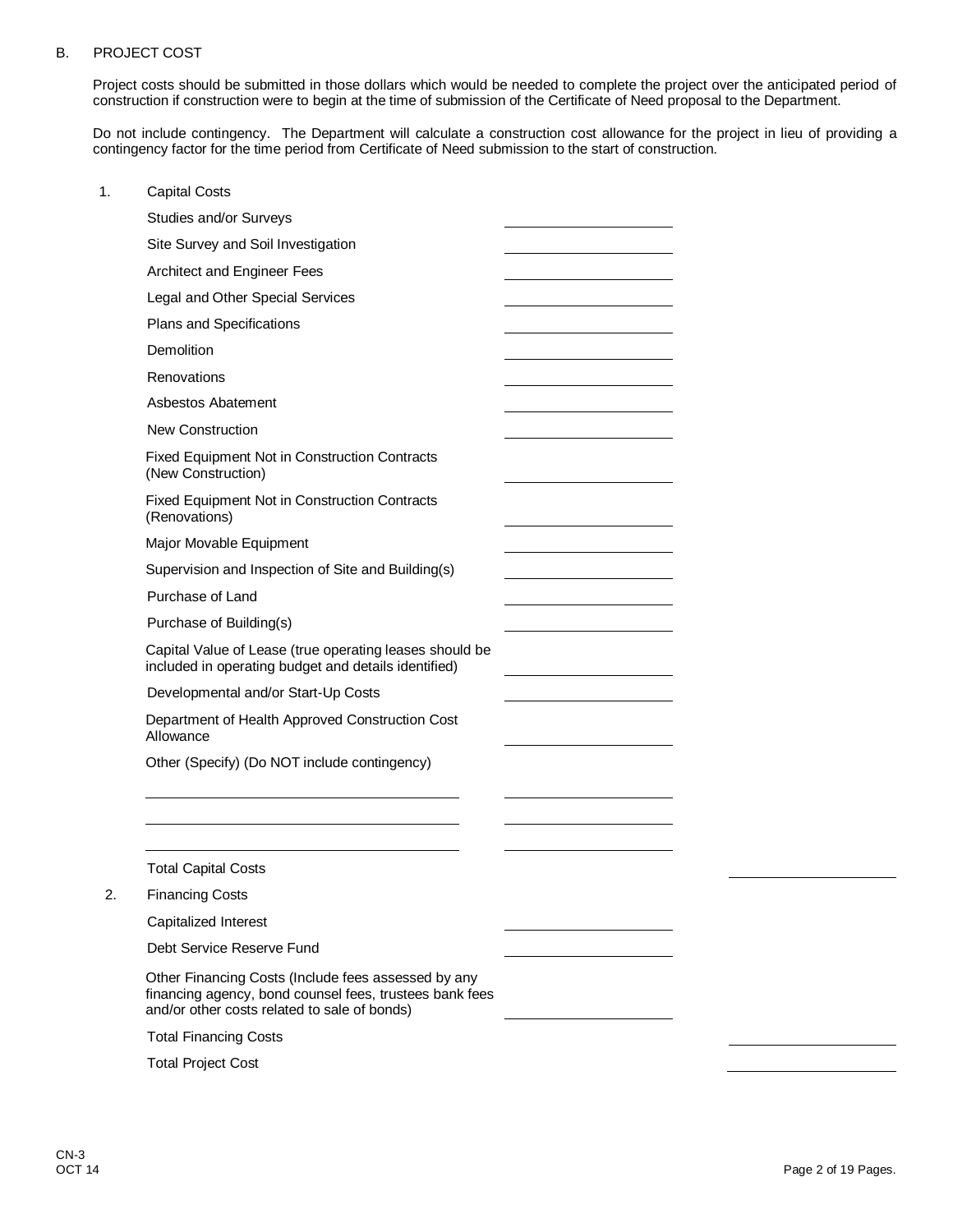### C. PROPOSED METHOD OF FINANCING THE TOTAL PROJECT COST:

For purposes of Certificate of Need review, equity shall mean a non-operating asset contribution which will reduce the size of the total debt. It may include cash, other liquid assets, and the fair appraised market value of land owned by an applicant which is the viable site for the proposed project. A minimum of <u>fifteen percent (15%)</u> of the total project cost, including all financing and carrying costs, must be available in the form of equity.

| 1. | Available Cash (include source of contribution in D-1) \$ |    |
|----|-----------------------------------------------------------|----|
| 2. | Mortgage (provide details in D-2)                         |    |
| 3. | Loans (provide details in D-2)                            |    |
| 4. | Capital Leases (provide details in D-2)                   |    |
| 5. | Net fund raising (include documentation)                  |    |
| 6. | Other (Specify)                                           |    |
|    |                                                           |    |
|    |                                                           |    |
|    |                                                           |    |
|    | Total                                                     | \$ |
|    |                                                           |    |

## D. EQUITY CONTRIBUTION

1. Indicate source of equity contribution:

2. Mortgages/Loans/Capital Lease Agreements - Attach a copy of any mortgage, loan or capital lease agreements.

| Lender/Lending Institution | Amount | Rate of<br>Interest | Annual<br>Payment | <b>Maturity Date</b> |
|----------------------------|--------|---------------------|-------------------|----------------------|
| New Construction           |        |                     |                   |                      |
| Renovation                 |        |                     |                   |                      |
| Lease                      |        |                     |                   |                      |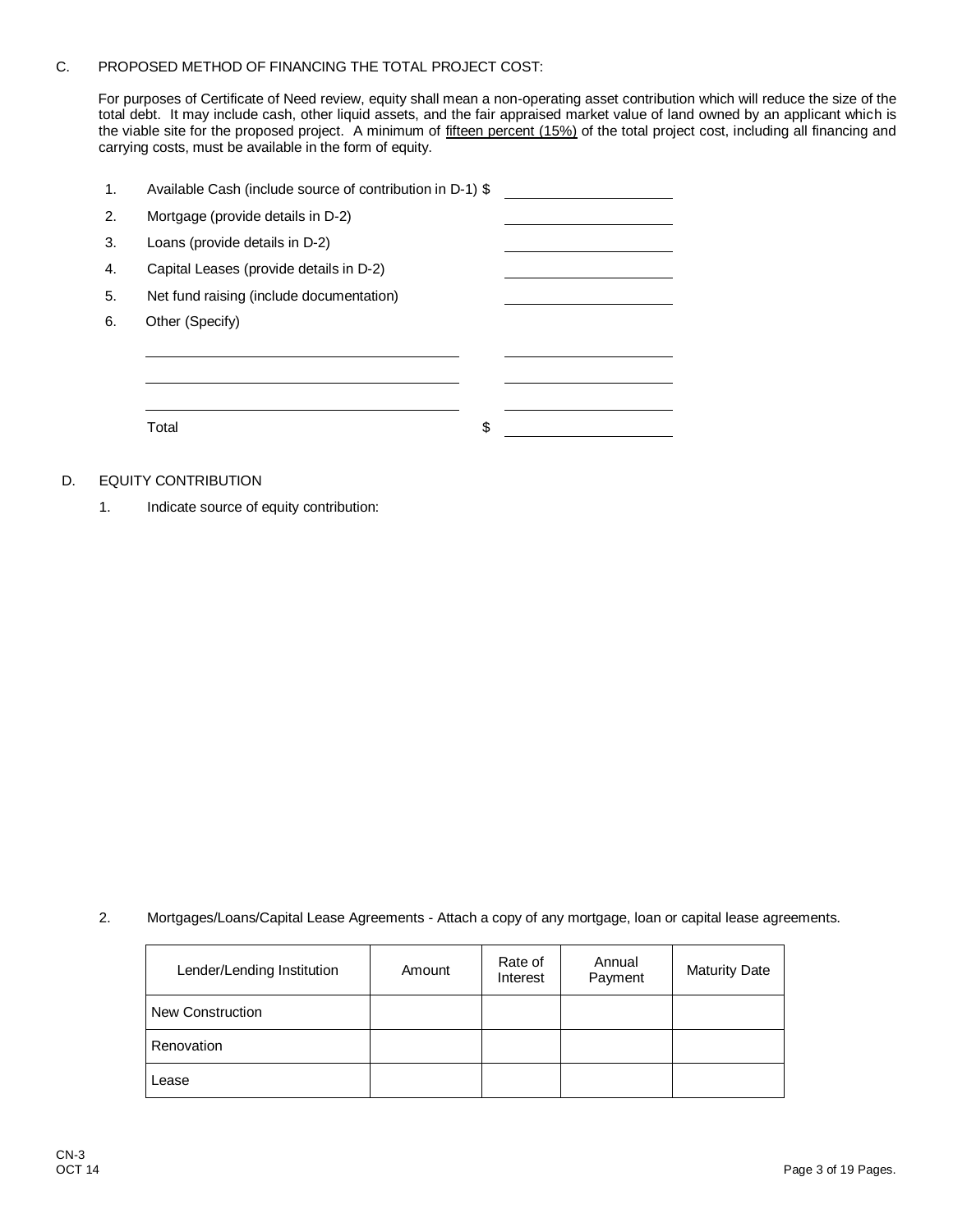# E. EQUIPMENT

# 1. Major Moveable Equipment

| Qty. | Description  | Addition/<br>Replacement | Purchase/<br>Lease/<br>Donation | Total Purchase<br>Cost/ Donation | Annual Lease<br>Cost |
|------|--------------|--------------------------|---------------------------------|----------------------------------|----------------------|
|      |              |                          |                                 |                                  |                      |
|      |              |                          |                                 |                                  |                      |
|      |              |                          |                                 |                                  |                      |
|      |              |                          |                                 |                                  |                      |
|      |              |                          |                                 |                                  |                      |
|      |              |                          |                                 |                                  |                      |
|      |              |                          |                                 |                                  |                      |
|      |              |                          |                                 |                                  |                      |
|      |              |                          |                                 |                                  |                      |
|      |              |                          |                                 |                                  |                      |
|      |              |                          |                                 |                                  |                      |
|      |              |                          |                                 |                                  |                      |
|      |              |                          |                                 |                                  |                      |
|      |              |                          |                                 |                                  |                      |
|      |              |                          |                                 |                                  |                      |
|      |              |                          |                                 |                                  |                      |
|      |              |                          |                                 |                                  |                      |
|      |              |                          |                                 |                                  |                      |
|      |              |                          |                                 |                                  |                      |
|      |              |                          |                                 |                                  |                      |
|      |              |                          |                                 |                                  |                      |
|      |              |                          |                                 |                                  |                      |
|      |              |                          |                                 |                                  |                      |
|      |              |                          |                                 |                                  |                      |
|      |              |                          |                                 |                                  |                      |
|      | <b>TOTAL</b> |                          |                                 |                                  |                      |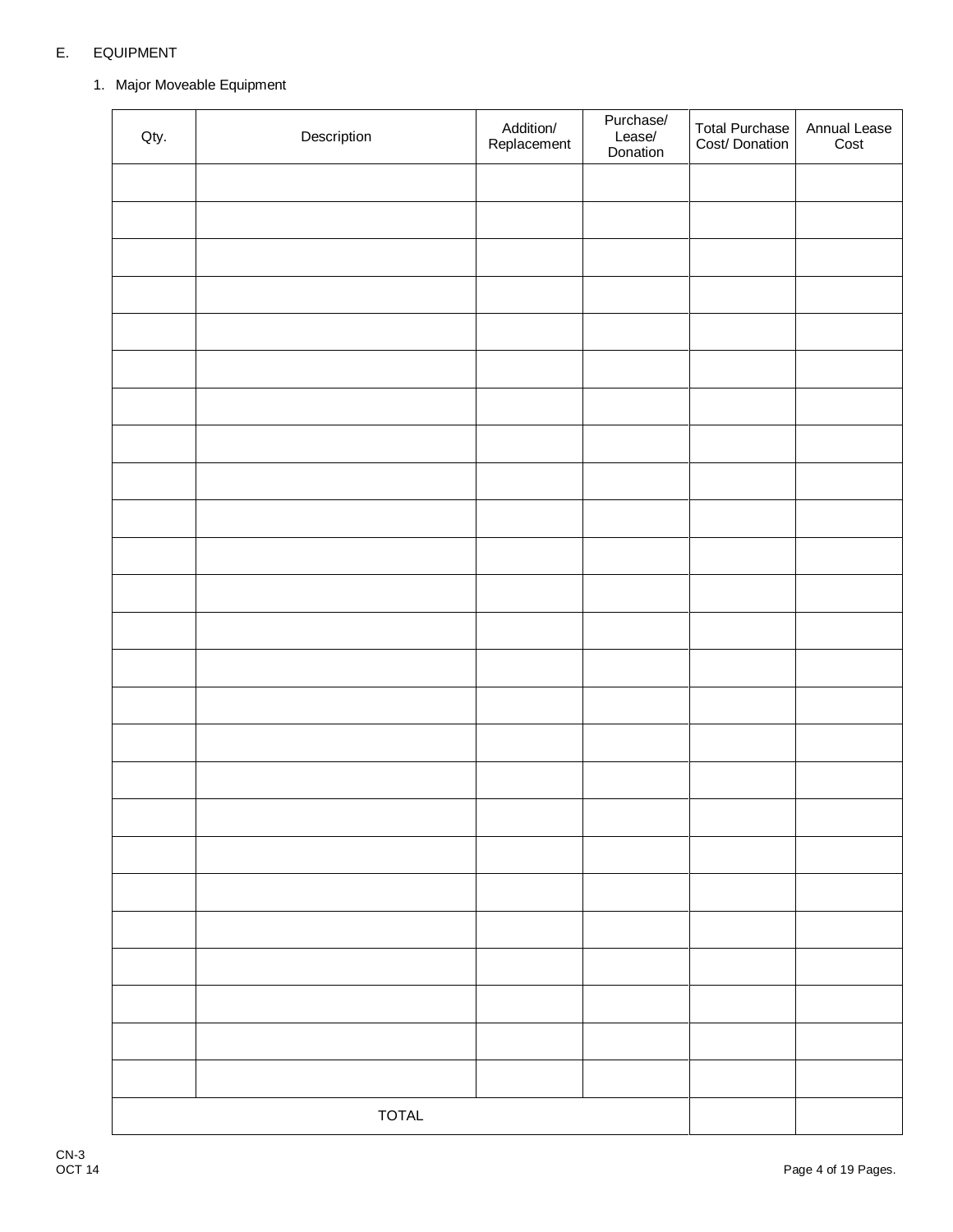# E. EQUIPMENT

# 2. Fixed Equipment

| Qty. | Description  | Addition/<br>Replacement | Purchase/<br>Lease/<br>Donation | Total Purchase<br>Cost/ Donation | Annual Lease<br>Cost |
|------|--------------|--------------------------|---------------------------------|----------------------------------|----------------------|
|      |              |                          |                                 |                                  |                      |
|      |              |                          |                                 |                                  |                      |
|      |              |                          |                                 |                                  |                      |
|      |              |                          |                                 |                                  |                      |
|      |              |                          |                                 |                                  |                      |
|      |              |                          |                                 |                                  |                      |
|      |              |                          |                                 |                                  |                      |
|      |              |                          |                                 |                                  |                      |
|      |              |                          |                                 |                                  |                      |
|      |              |                          |                                 |                                  |                      |
|      |              |                          |                                 |                                  |                      |
|      |              |                          |                                 |                                  |                      |
|      |              |                          |                                 |                                  |                      |
|      |              |                          |                                 |                                  |                      |
|      |              |                          |                                 |                                  |                      |
|      |              |                          |                                 |                                  |                      |
|      |              |                          |                                 |                                  |                      |
|      |              |                          |                                 |                                  |                      |
|      |              |                          |                                 |                                  |                      |
|      |              |                          |                                 |                                  |                      |
|      |              |                          |                                 |                                  |                      |
|      |              |                          |                                 |                                  |                      |
|      |              |                          |                                 |                                  |                      |
|      |              |                          |                                 |                                  |                      |
|      |              |                          |                                 |                                  |                      |
|      | <b>TOTAL</b> |                          |                                 |                                  |                      |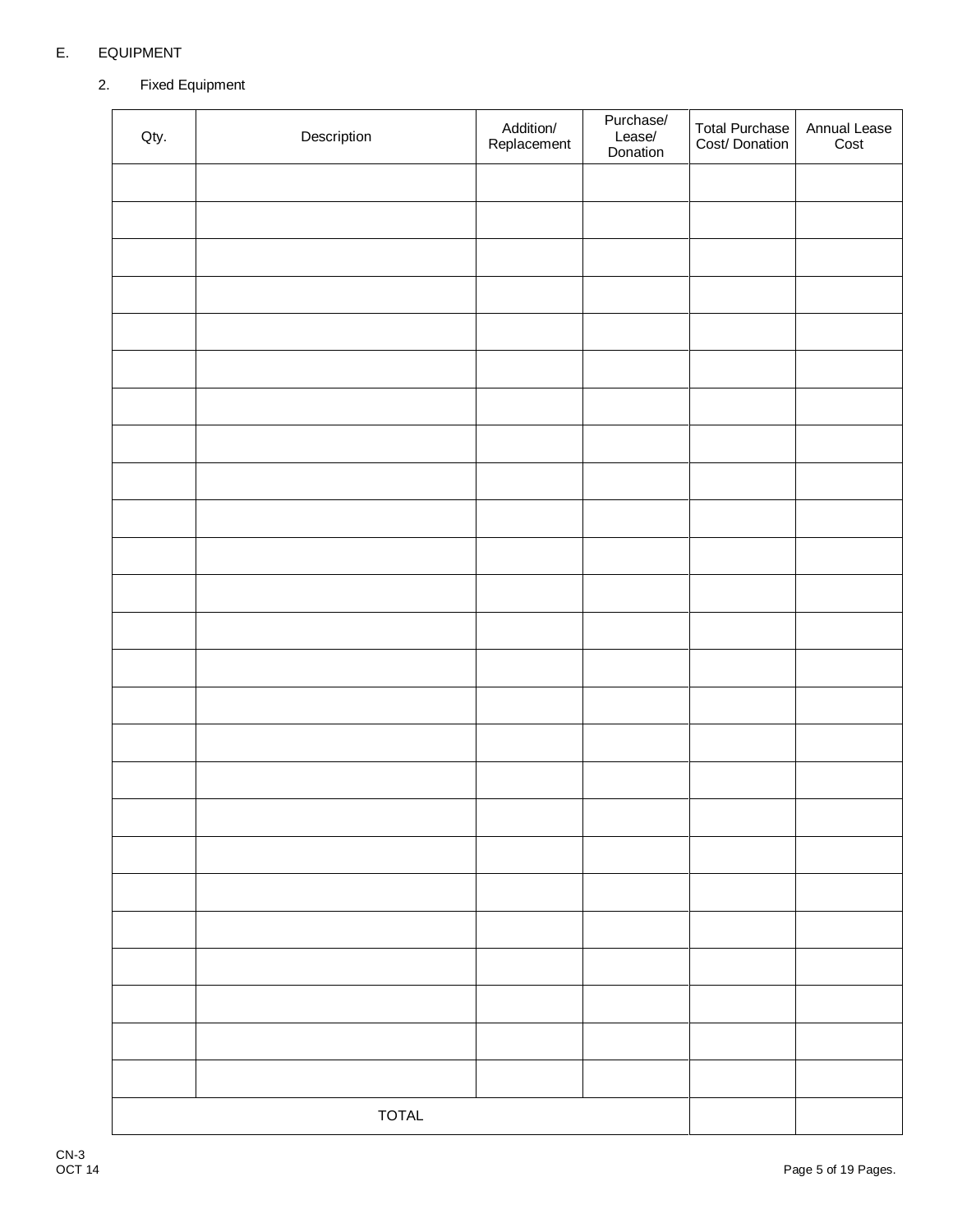# E. EQUIPMENT

3. Minor Moveable Equipment (For information purposes only; do not include in project cost.)

| Qty. | Description  | Addition/<br>Replacement | Purchase/<br>Lease/<br>Donation | Total Purchase<br>Cost/ Donation | Annual Lease<br>Cost |
|------|--------------|--------------------------|---------------------------------|----------------------------------|----------------------|
|      |              |                          |                                 |                                  |                      |
|      |              |                          |                                 |                                  |                      |
|      |              |                          |                                 |                                  |                      |
|      |              |                          |                                 |                                  |                      |
|      |              |                          |                                 |                                  |                      |
|      |              |                          |                                 |                                  |                      |
|      |              |                          |                                 |                                  |                      |
|      |              |                          |                                 |                                  |                      |
|      |              |                          |                                 |                                  |                      |
|      |              |                          |                                 |                                  |                      |
|      |              |                          |                                 |                                  |                      |
|      |              |                          |                                 |                                  |                      |
|      |              |                          |                                 |                                  |                      |
|      |              |                          |                                 |                                  |                      |
|      |              |                          |                                 |                                  |                      |
|      |              |                          |                                 |                                  |                      |
|      |              |                          |                                 |                                  |                      |
|      |              |                          |                                 |                                  |                      |
|      |              |                          |                                 |                                  |                      |
|      |              |                          |                                 |                                  |                      |
|      |              |                          |                                 |                                  |                      |
|      |              |                          |                                 |                                  |                      |
|      |              |                          |                                 |                                  |                      |
|      |              |                          |                                 |                                  |                      |
|      |              |                          |                                 |                                  |                      |
|      | <b>TOTAL</b> |                          |                                 |                                  |                      |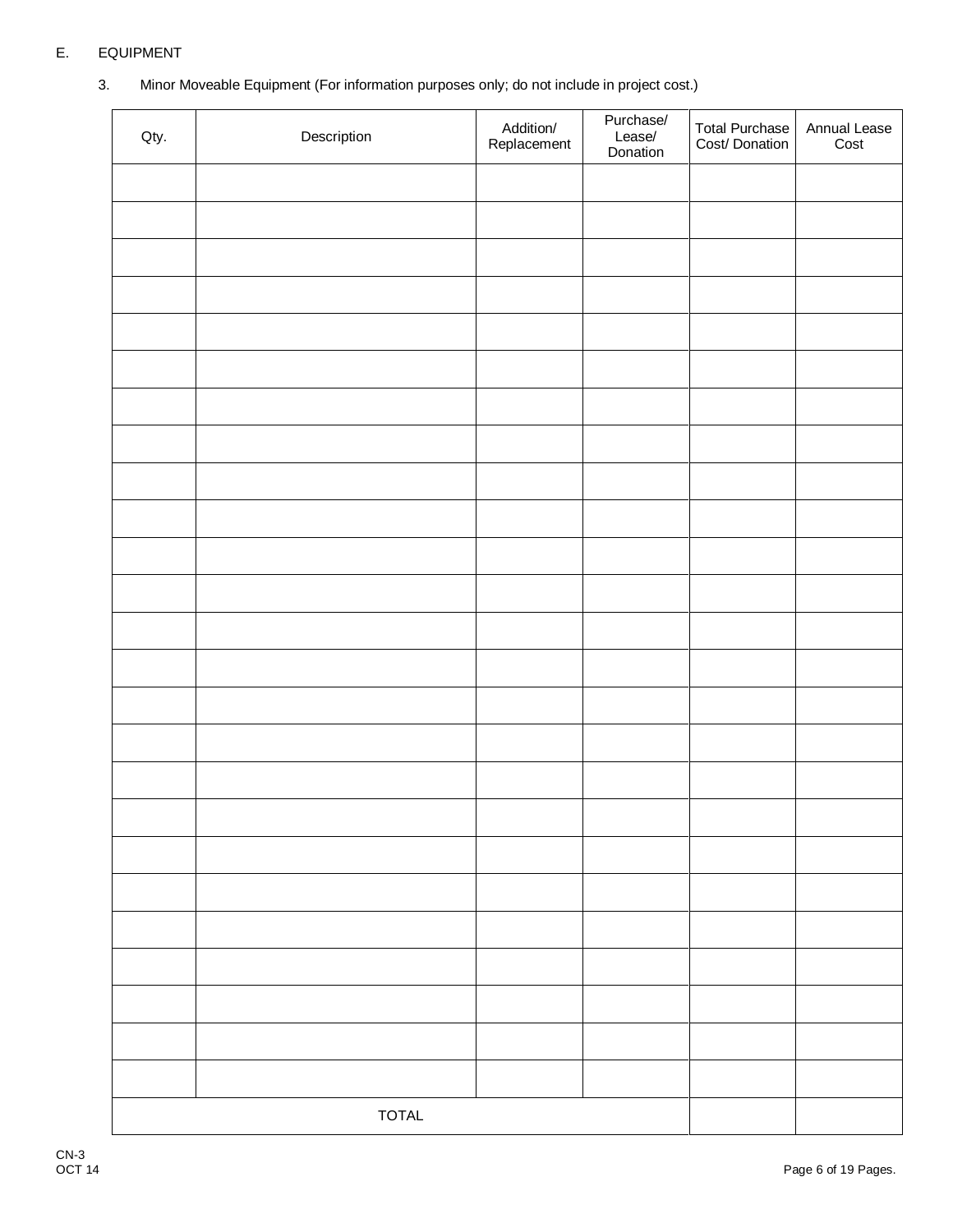### F. PROJECT SUMMARY

(A written summary of your project is required. Please do so on Pages 7 through 9 of the Certificate of Need Application form. The summary must be comprehensive and not exceed three pages.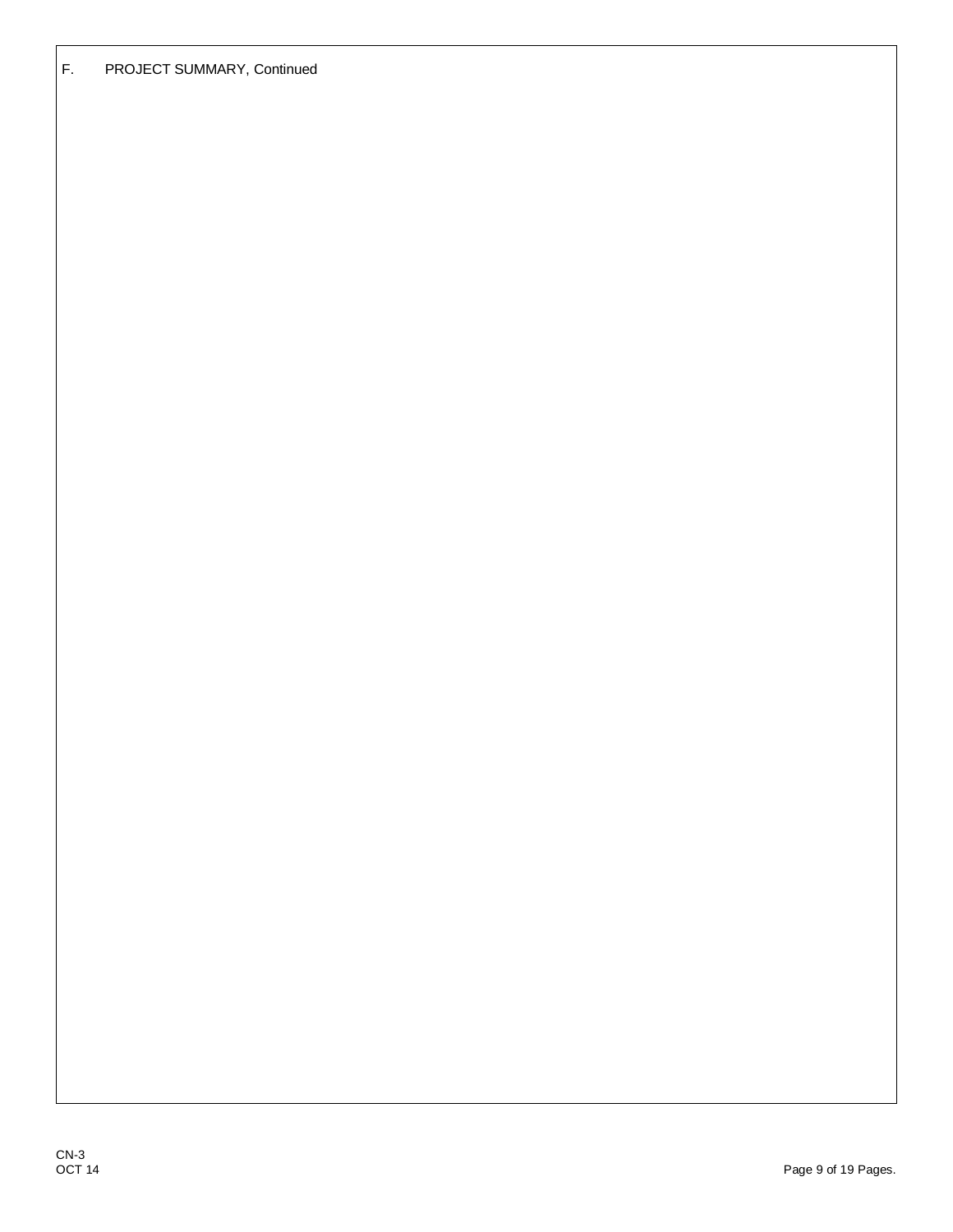# G. GRANTS

Attach a copy of grant budget submitted.

| Source       | Amount | <b>Current Status of Grant</b> |
|--------------|--------|--------------------------------|
|              |        |                                |
|              |        |                                |
|              |        |                                |
|              |        |                                |
| <b>TOTAL</b> |        |                                |

## H. VOLUME OF ACTIVITY IN COST CENTERS RELATED TO PROJECT

### 1. Admissions or Cases

| Routine and Emergency Service | <b>Current Year</b> | Projected Year 1 | Projected Year 2 |
|-------------------------------|---------------------|------------------|------------------|
| Medical/Surgical Admissions * |                     |                  |                  |
| Same Day Surgery Admissions   |                     |                  |                  |
| Pediatric                     |                     |                  |                  |
| Acute Psychiatric             |                     |                  |                  |
| Long-Term Psychiatric         |                     |                  |                  |
| Obstetric                     |                     |                  |                  |
| <b>Burn Unit</b>              |                     |                  |                  |
| <b>Intensive Care Unit</b>    |                     |                  |                  |
| Neonatal Intensive Care       |                     |                  |                  |
| Coronary Care Unit            |                     |                  |                  |
| Newborn Nursery               |                     |                  |                  |
| <b>TOTAL</b>                  |                     |                  |                  |

\*Exclude Same Day Surgery Admissions.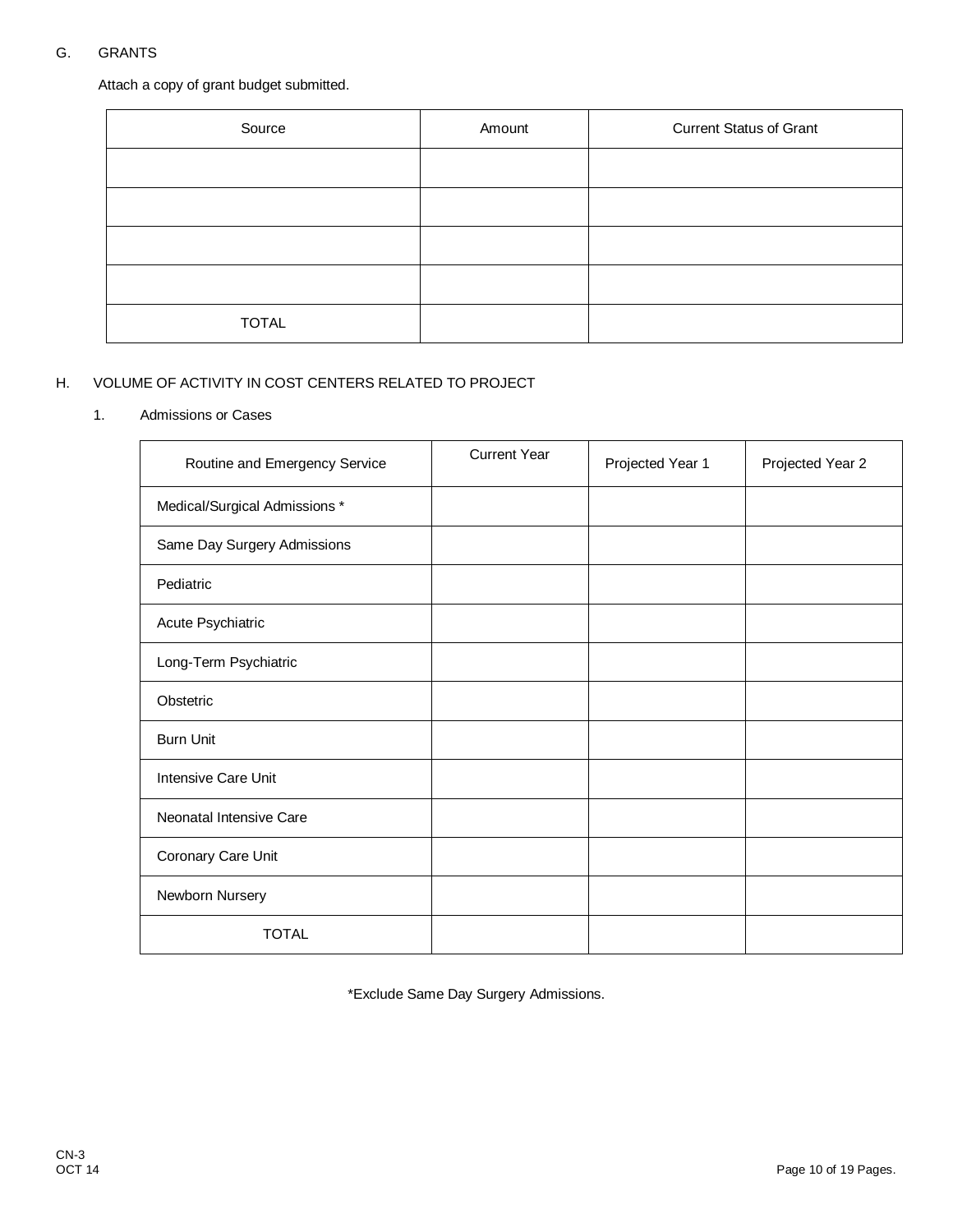# 2. Visits

| <b>Cost Center</b>        | <b>Current Year</b> | Projected Year 1 | Projected Year 2 |
|---------------------------|---------------------|------------------|------------------|
| <b>Emergency Room</b>     |                     |                  |                  |
| Clinic                    |                     |                  |                  |
| <b>Private Outpatient</b> |                     |                  |                  |

## I. OPERATING PROJECTIONS

## 1. Revenues (Report in 000's):

| Category                                 | 2 Most Recent Actual<br>Years Ended (Audited) | Current<br>Year<br>Projection | Projected Years Ending<br>(Through Second Year After Project Completion) |  |  |  |
|------------------------------------------|-----------------------------------------------|-------------------------------|--------------------------------------------------------------------------|--|--|--|
|                                          |                                               |                               |                                                                          |  |  |  |
| <b>Inpatient Services</b>                |                                               |                               |                                                                          |  |  |  |
| <b>Outpatient Services</b>               |                                               |                               |                                                                          |  |  |  |
| <b>Total Patient Service</b><br>Revenues |                                               |                               |                                                                          |  |  |  |
| Allowance for Charity<br>Care            |                                               |                               |                                                                          |  |  |  |
| <b>Contractual Allowances</b>            |                                               |                               |                                                                          |  |  |  |
| <b>Net Patient Service</b><br>Revenues   |                                               |                               |                                                                          |  |  |  |
| Other Operating<br>Revenues              |                                               |                               |                                                                          |  |  |  |
| <b>Total Net Operating</b><br>Revenues   |                                               |                               |                                                                          |  |  |  |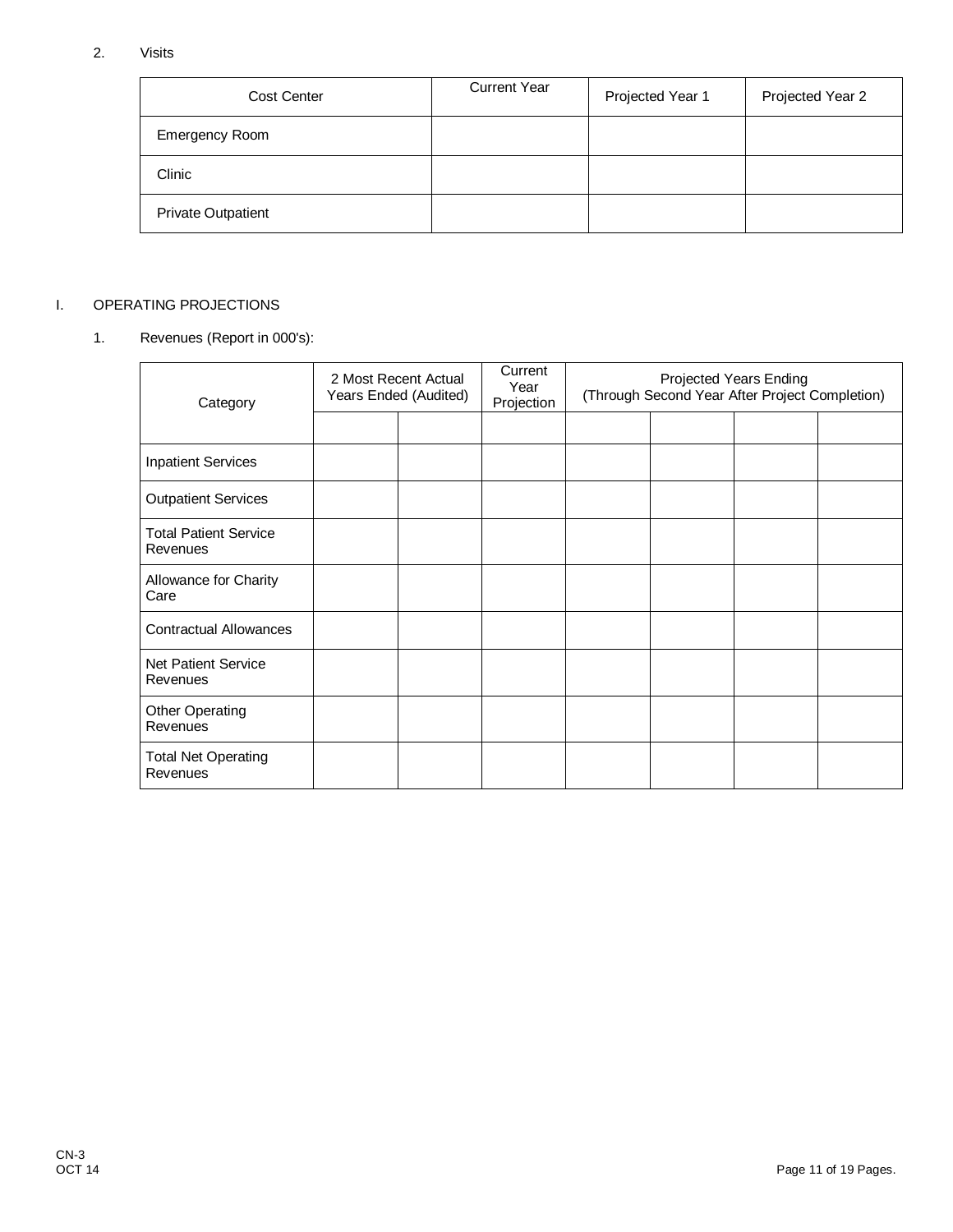# 2. Expenses (Report in 000's):

| Category                                                                                            |           | 2 Most Recent Actual<br>Years Ended (Audited) | Current<br>Year<br>Projection | <b>Projected Years Ending</b><br>(Through Second Year After Project Completion) |           |           |           |
|-----------------------------------------------------------------------------------------------------|-----------|-----------------------------------------------|-------------------------------|---------------------------------------------------------------------------------|-----------|-----------|-----------|
|                                                                                                     |           |                                               |                               |                                                                                 |           |           |           |
| Salaries, Wages &<br>Professional Fees<br>(Including Contracted<br>Services and Fringe<br>Benefits) |           |                                               |                               |                                                                                 |           |           |           |
| Interest:                                                                                           | 111111111 | 111111111                                     | 111111111                     | 111111111                                                                       | 111111111 | 111111111 | 111111111 |
| a. Current Interest                                                                                 |           |                                               |                               |                                                                                 |           |           |           |
| b. Project Interest                                                                                 |           |                                               |                               |                                                                                 |           |           |           |
| c. Total Interest                                                                                   |           |                                               |                               |                                                                                 |           |           |           |
| Depreciation:                                                                                       | 111111111 | 111111111                                     | 111111111                     | 111111111                                                                       | 111111111 | 111111111 | 111111111 |
| a. Current Depreciation                                                                             |           |                                               |                               |                                                                                 |           |           |           |
| b. Project Depreciation                                                                             |           |                                               |                               |                                                                                 |           |           |           |
| c. Total Depreciation                                                                               |           |                                               |                               |                                                                                 |           |           |           |
| <b>Bad Debt Provision</b>                                                                           |           |                                               |                               |                                                                                 |           |           |           |
| Supplies and Other<br>Expenses                                                                      |           |                                               |                               |                                                                                 |           |           |           |
| <b>Total Operating Expenses</b>                                                                     |           |                                               |                               |                                                                                 |           |           |           |
| Net Income From<br>Operation                                                                        |           |                                               |                               |                                                                                 |           |           |           |
| Non-Operating Income                                                                                |           |                                               |                               |                                                                                 |           |           |           |
| Surplus (or Deficit)                                                                                |           |                                               |                               |                                                                                 |           |           |           |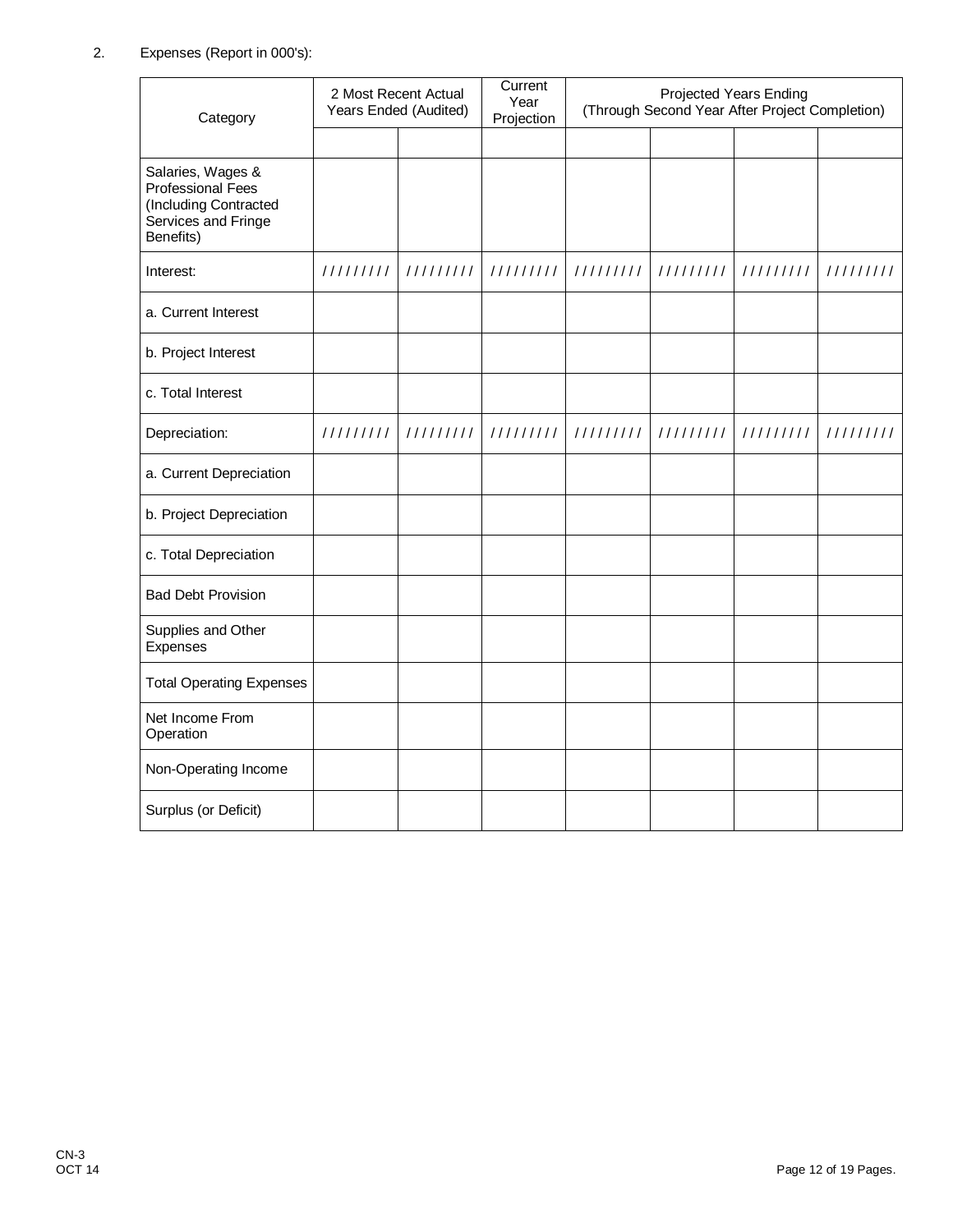## 3. Patient Mix by Sources of Revenue (Report in 000's):

| Category                                |      | 2 Most Recent Actual<br>Years Ended (Audited) | Current<br>Year<br>Projection | <b>Projected Years Ending</b><br>(Through Second Year After Project Completion) |      |      |      |
|-----------------------------------------|------|-----------------------------------------------|-------------------------------|---------------------------------------------------------------------------------|------|------|------|
|                                         |      |                                               |                               |                                                                                 |      |      |      |
| Medicare                                |      |                                               |                               |                                                                                 |      |      |      |
| Medicaid                                |      |                                               |                               |                                                                                 |      |      |      |
| <b>Blue Cross</b>                       |      |                                               |                               |                                                                                 |      |      |      |
| Commercial Insurance                    |      |                                               |                               |                                                                                 |      |      |      |
| Self-Pay                                |      |                                               |                               |                                                                                 |      |      |      |
| Indigent                                |      |                                               |                               |                                                                                 |      |      |      |
| Other                                   |      |                                               |                               |                                                                                 |      |      |      |
| <b>Total Patient Service</b><br>Revenue | 100% | 100%                                          | 100%                          | 100%                                                                            | 100% | 100% | 100% |

### J. PROJECTED STAFFING LEVELS

Provide a list of the type, number of Full-Time Equivalents (FTE's) and estimated annual salary of the personnel required to staff the new or expanded facility and identify the source from which you intend to obtain the required personnel. (Compute FTE based on 2,080 annual hours per employee.)

| Department | Personnel Category<br>Job Title | Estimated<br><b>Annual Salary</b> | Number of<br>FTE's | Sources of<br>Personnel | Additional<br>Personnel To<br>Be Hired |
|------------|---------------------------------|-----------------------------------|--------------------|-------------------------|----------------------------------------|
|            |                                 |                                   |                    |                         |                                        |
|            |                                 |                                   |                    |                         |                                        |
|            |                                 |                                   |                    |                         |                                        |
|            |                                 |                                   |                    |                         |                                        |
|            |                                 |                                   |                    |                         |                                        |
|            |                                 |                                   |                    |                         |                                        |
|            |                                 |                                   |                    |                         |                                        |
|            |                                 |                                   |                    |                         |                                        |
|            |                                 |                                   |                    |                         |                                        |
|            |                                 |                                   |                    |                         |                                        |
|            |                                 |                                   |                    |                         |                                        |
|            |                                 |                                   |                    |                         |                                        |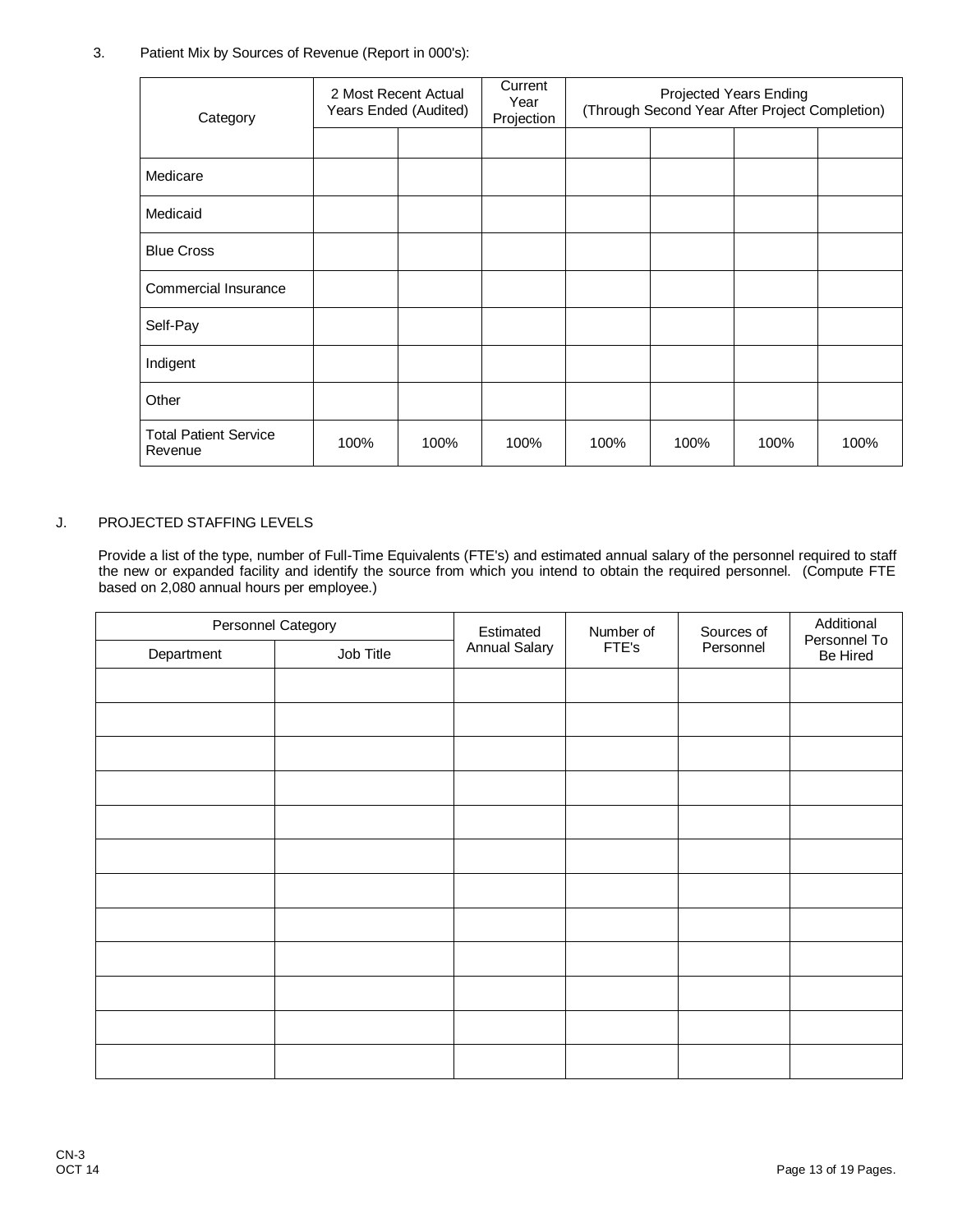## K. ACCESS TO SERVICES

| 1. | Was your facility, or a portion thereof, constructed with Hill-Burton funds?                             |   |  |  |  |
|----|----------------------------------------------------------------------------------------------------------|---|--|--|--|
|    | $\Box$ Yes<br>$\square$ No                                                                               |   |  |  |  |
| 2. | Indicate the percentage of uncompensated care provided annually for inpatient and outpatient services:   |   |  |  |  |
|    | Inpatient Mortgage (provide details in D-2)<br>a.                                                        | % |  |  |  |
|    | b.<br>Outpatient                                                                                         | % |  |  |  |
| 3. | What is the number of physicians with admitting privileges at your facility?                             |   |  |  |  |
|    |                                                                                                          |   |  |  |  |
| 4. | What is the number of physicians with admitting privileges who admit Medicaid patients to your facility? |   |  |  |  |
|    |                                                                                                          |   |  |  |  |
| 5. | Does your facility require a pre-admission deposit?                                                      |   |  |  |  |
|    | $\Box$ Yes<br>$\square$ No                                                                               |   |  |  |  |
|    | If Yes, explain:<br>a.                                                                                   |   |  |  |  |
|    |                                                                                                          |   |  |  |  |

6. Clinic Services (Exclude Private Outpatient Visits):

| Type                   | Hours/Days Per Week of Operation | <b>Patient Visits/Week</b> |
|------------------------|----------------------------------|----------------------------|
| <b>General Medical</b> |                                  |                            |
| Surgery                |                                  |                            |
| Cardiac                |                                  |                            |
| Prenatal               |                                  |                            |
| Pediatric              |                                  |                            |
| Psychiatric            |                                  |                            |
| Post-Partum            |                                  |                            |
| Other:                 |                                  |                            |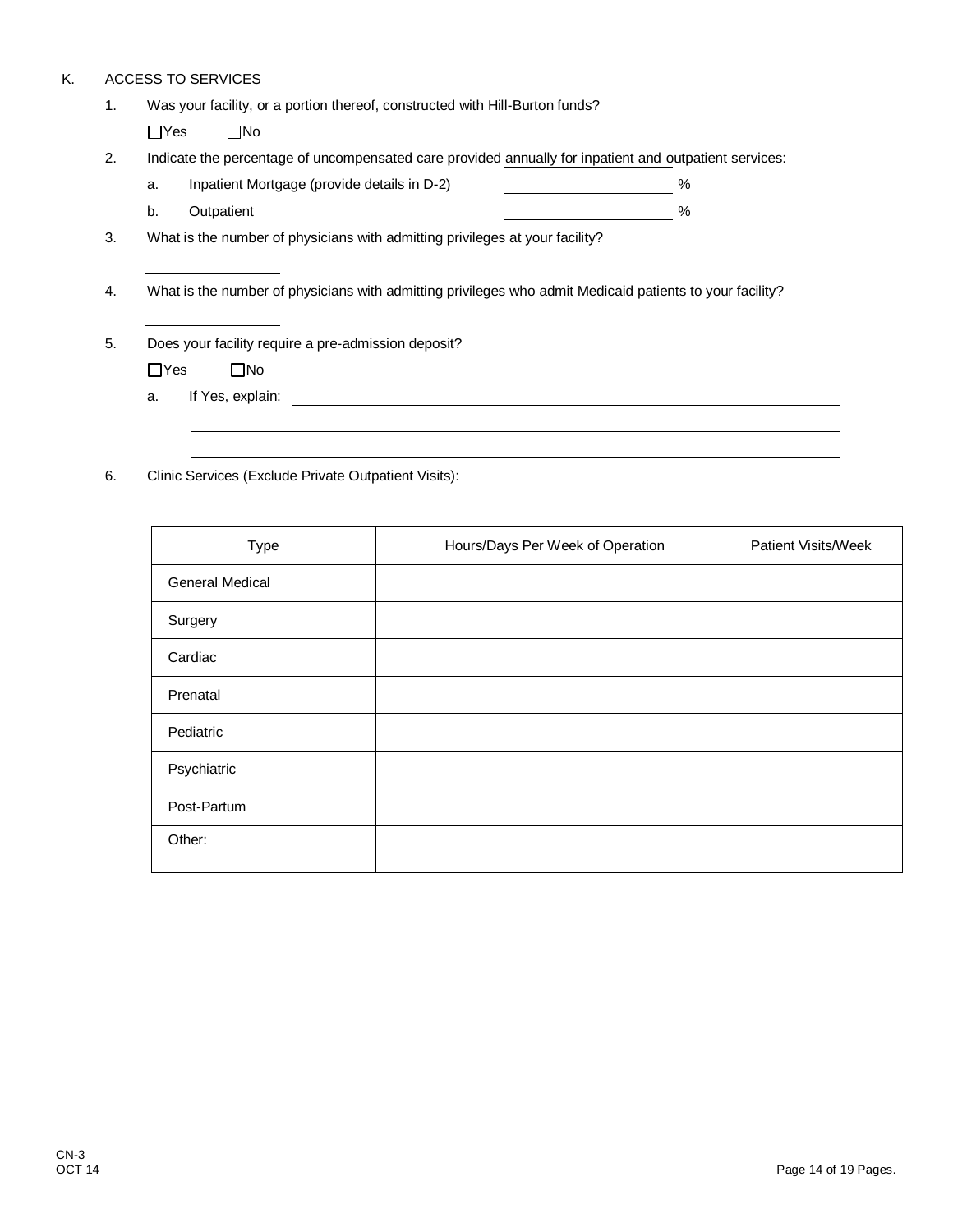# L. BED AND SERVICE INVENTORIES

1. Bed Inventory:

| <b>Bed Complement</b>           | Licensed<br>Beds | C/N Approved<br><b>But Not</b><br>Licensed Beds | Proposed<br>New Beds | Proposed<br>Decrease in<br><b>Beds</b> | <b>Total Beds</b><br>After Project<br>Completion |
|---------------------------------|------------------|-------------------------------------------------|----------------------|----------------------------------------|--------------------------------------------------|
| Medical/Surgical                |                  |                                                 |                      |                                        |                                                  |
| <b>ICU/CCU</b>                  |                  |                                                 |                      |                                        |                                                  |
| Obstetric                       |                  |                                                 |                      |                                        |                                                  |
| Pediatric                       |                  |                                                 |                      |                                        |                                                  |
| Psychiatric<br>(All categories) |                  |                                                 |                      |                                        |                                                  |
| Comprehensive<br>Rehabilitation |                  |                                                 |                      |                                        |                                                  |
| Long Term Care                  |                  |                                                 |                      |                                        |                                                  |
| Other:                          |                  |                                                 |                      |                                        |                                                  |

# 2. Psychiatric Beds by Category:

| <b>Bed Category</b>                  | <b>Existing Beds</b> | Increase | Decrease | <b>Total Beds</b><br>After Project<br>Completion |
|--------------------------------------|----------------------|----------|----------|--------------------------------------------------|
| Adult Open Acute                     |                      |          |          |                                                  |
| <b>Adult Closed Acute</b>            |                      |          |          |                                                  |
| <b>Adult Closed Acute</b>            |                      |          |          |                                                  |
| Adult Intermediate                   |                      |          |          |                                                  |
| <b>Adult Special</b>                 |                      |          |          |                                                  |
| <b>Adult MICA</b>                    |                      |          |          |                                                  |
| <b>Adult Geriatric</b>               |                      |          |          |                                                  |
| <b>Adult Eating Disorder</b>         |                      |          |          |                                                  |
| Child and Adolescent Acute           |                      |          |          |                                                  |
| Child and Adolescent<br>Intermediate |                      |          |          |                                                  |
| Undesignated                         |                      |          |          |                                                  |
| Total                                |                      |          |          |                                                  |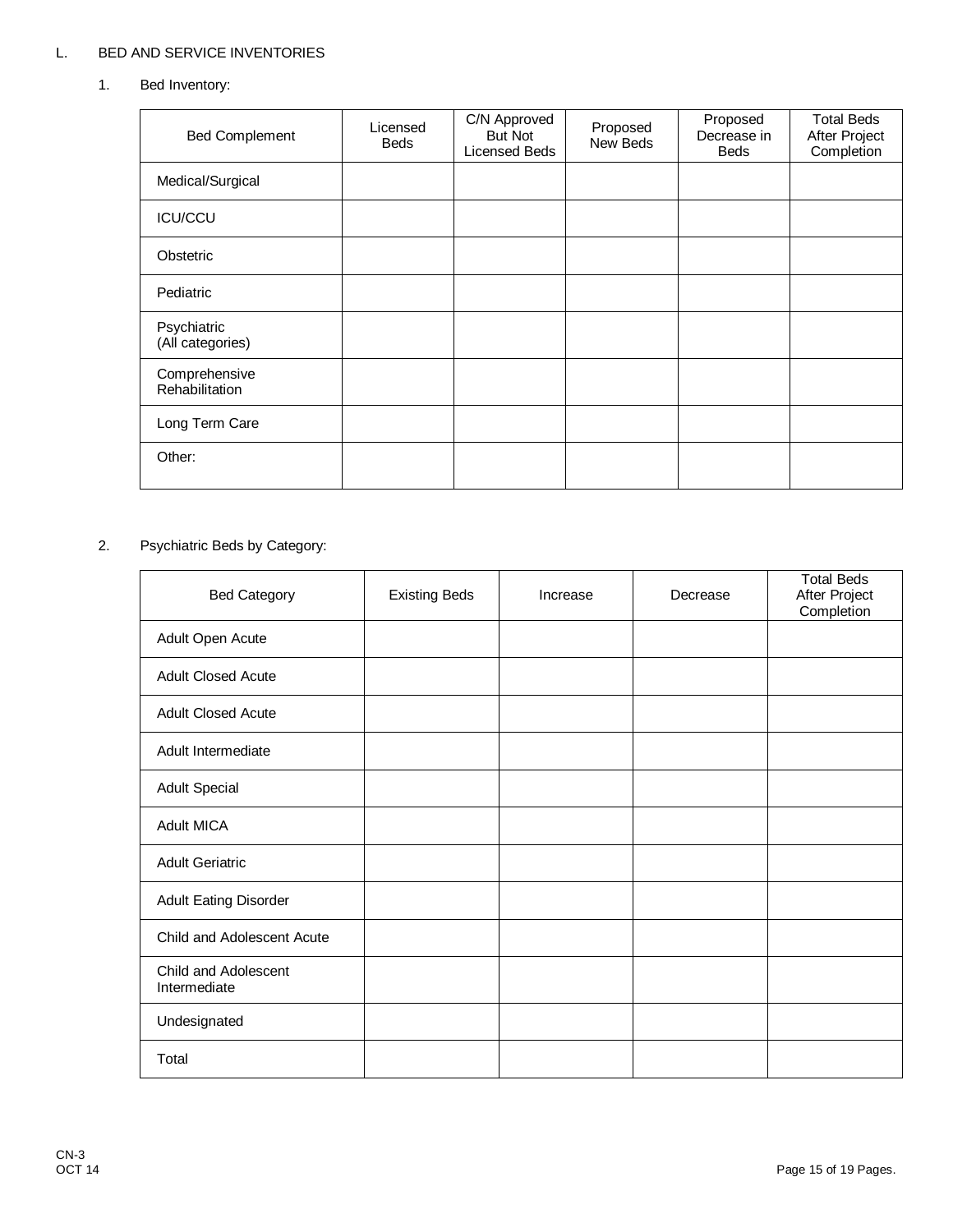## 3. Service Inventory:

| Cardiac Services                                                     | Number<br>Existing | C/N Approved But<br>Not Implemented | <b>Total After</b><br><b>Project Completion</b> |
|----------------------------------------------------------------------|--------------------|-------------------------------------|-------------------------------------------------|
| Cardiac Diagnostic Services<br>- Catheterization Labs<br>- Adult     |                    |                                     |                                                 |
| Cardiac Diagnostic Services<br>- Catheterization Labs<br>- Pediatric |                    |                                     |                                                 |
| <b>Cardiac Diagnostic Services</b><br>- E.P.S. Labs                  |                    |                                     |                                                 |
| <b>Cardiac Surgery Operating Rooms</b>                               |                    |                                     |                                                 |

| <b>Renal Services</b>                     | Number of<br><b>Existing Stations</b> | C/N Approved But<br>Not Implemented | <b>Total After</b><br><b>Project Completion</b> |
|-------------------------------------------|---------------------------------------|-------------------------------------|-------------------------------------------------|
| <b>Acute Stations</b>                     |                                       |                                     |                                                 |
| <b>ESRD Chronic Hemodialysis Stations</b> |                                       |                                     |                                                 |
| <b>Peritoneal Stations</b>                |                                       |                                     |                                                 |
| <b>Isolation Stations</b>                 |                                       |                                     |                                                 |
| <b>Training Stations</b>                  |                                       |                                     |                                                 |

| <b>Surgical Services</b>            | Number of Existing<br><b>Operating Rooms</b> | C/N Approved But<br>Not Implemented | <b>Total After</b><br><b>Project Completion</b> |
|-------------------------------------|----------------------------------------------|-------------------------------------|-------------------------------------------------|
| Dedicated Inpatient Operating Rooms |                                              |                                     |                                                 |
| Dedicated SDS                       |                                              |                                     |                                                 |
| Mixed Inpatient / SDS               |                                              |                                     |                                                 |
| Cardiac                             |                                              |                                     |                                                 |

|                 | <b>Trauma Services</b> |  |
|-----------------|------------------------|--|
| $\Box$ Level I  |                        |  |
| $\Box$ Level II |                        |  |
| None            |                        |  |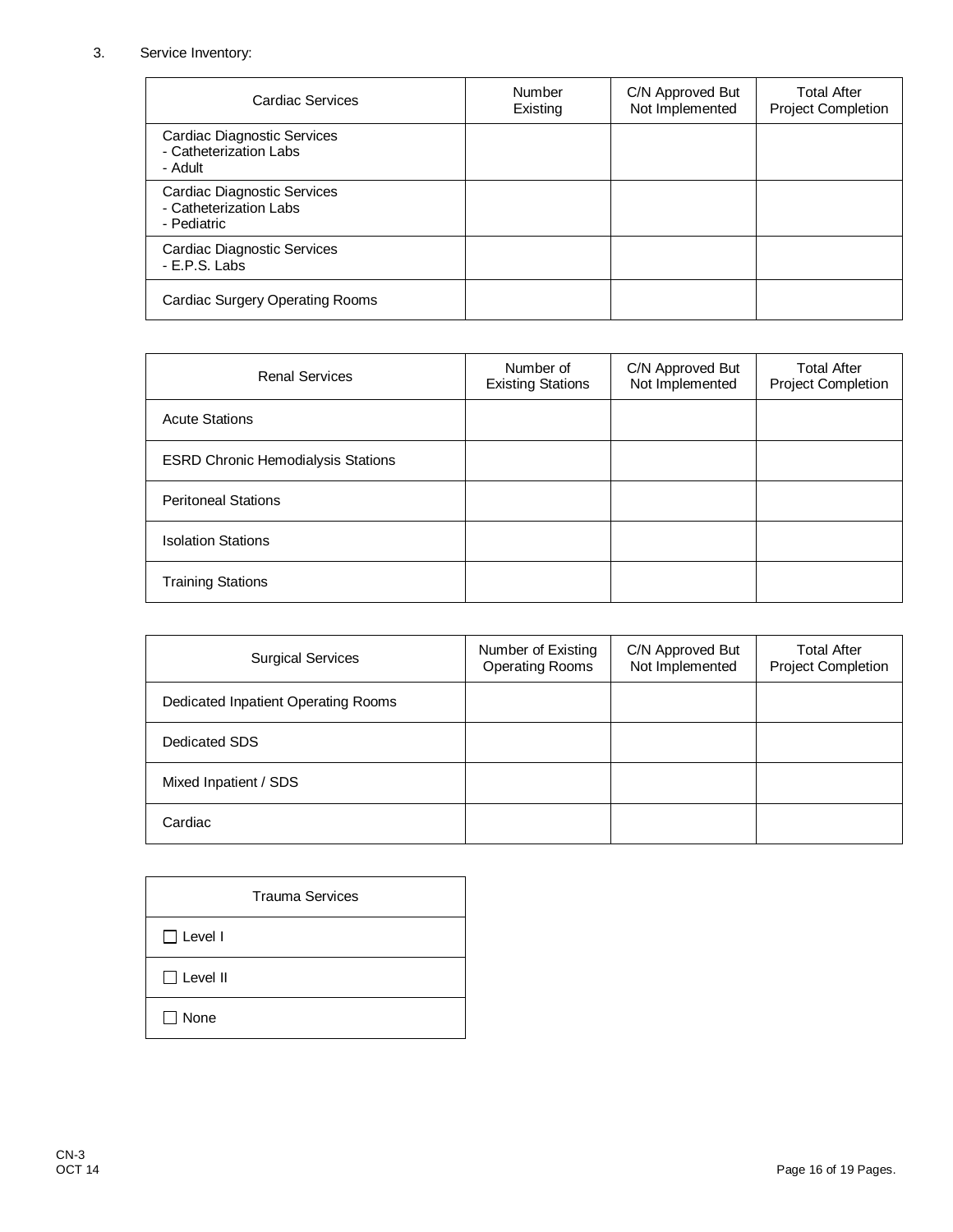## 3. Service Inventory, Continued:

| <b>Perinatal Services</b>                                   | Existing | Proposed |
|-------------------------------------------------------------|----------|----------|
| Regional Perinatal Center - Normal Newborn Bassinets        |          |          |
| Regional Perinatal Center - Intermediate Neonatal Bassinets |          |          |
| Regional Perinatal Center - Intensive Neonatal Bassinets    |          |          |
| Community Perinatal Center - Birthing Center Bassinets      |          |          |
| <b>Community Perinatal Center - Normal Bassinets</b>        |          |          |
| Community Perinatal Center - Intermediate Bassinets         |          |          |
| <b>Community Perinatal Center - Intensive Bassinets</b>     |          |          |
| Obstetric Bed Categories - LDR                              |          |          |
| Obstetric Bed Categories - LDRP                             |          |          |
| Obstetric Bed Categories - Post Partum                      |          |          |

#### M. PROJECT NARRATIVE

Respond to all statements specified in Section II referenced to the corresponding items in Section II.

### N. REQUIRED DOCUMENTS

Submit all required documents specified in Section III referenced to the corresponding items in Section III.

### O. ASSURANCES

The applicant gives assurance that the attached statements and tables are complete and correct to the best of the applicant's knowledge and belief.

| Name of Responsible Officer | <b>Title</b> |      |
|-----------------------------|--------------|------|
|                             |              |      |
| Signature                   |              | Date |
|                             |              |      |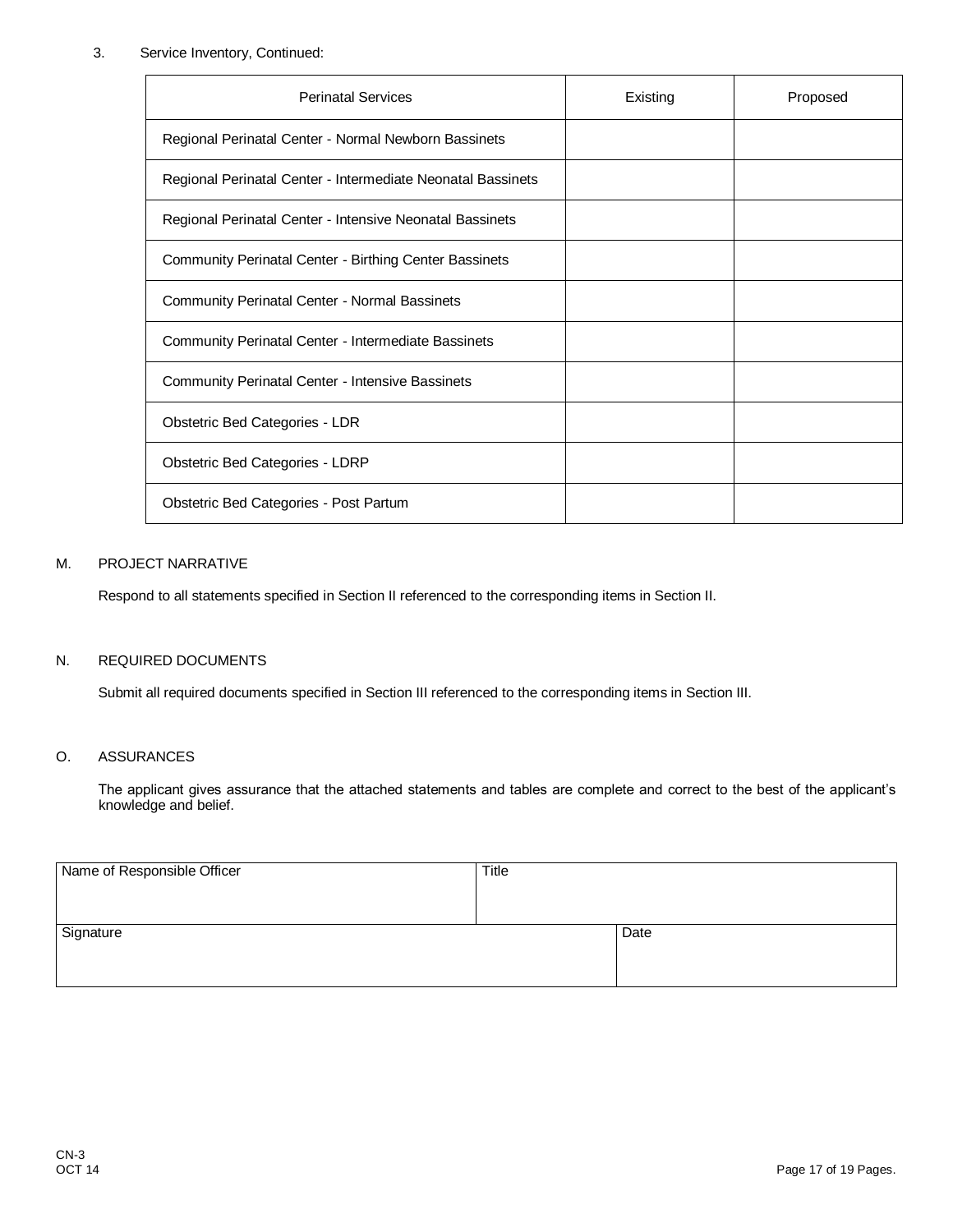## SCHEDULE A

Page \_\_\_\_\_ of \_\_\_\_\_ Pages.

| Name of Facility                  |                          |                                            |                             |  | Certificate of Need Number |                               | Date      |                 |
|-----------------------------------|--------------------------|--------------------------------------------|-----------------------------|--|----------------------------|-------------------------------|-----------|-----------------|
| Location<br>(Building/Wing/Floor) | Project<br>* Description | Current<br>Problem<br>Code<br>$\star\star$ | Department or Service Areas |  | Gross<br>Square            | Construction<br>Total<br>Cost |           |                 |
|                                   |                          |                                            | <b>Current Use</b>          |  | Proposed Use               | $F_{\text{eet}}$              | Breakdown | Project<br>Cost |
|                                   |                          |                                            |                             |  |                            |                               |           |                 |
|                                   |                          |                                            |                             |  |                            |                               |           |                 |
|                                   |                          |                                            |                             |  |                            |                               |           |                 |
|                                   |                          |                                            |                             |  |                            |                               |           |                 |
|                                   |                          |                                            |                             |  |                            |                               |           |                 |
|                                   |                          |                                            |                             |  |                            |                               |           |                 |
|                                   |                          |                                            |                             |  |                            |                               |           |                 |
|                                   |                          |                                            |                             |  |                            |                               |           |                 |
|                                   |                          |                                            |                             |  |                            |                               |           |                 |
|                                   |                          |                                            |                             |  |                            |                               |           |                 |
|                                   |                          |                                            |                             |  |                            |                               |           |                 |
|                                   |                          |                                            |                             |  |                            |                               |           |                 |
|                                   |                          |                                            |                             |  |                            |                               |           |                 |
|                                   |                          |                                            |                             |  |                            |                               |           |                 |

\* Identify as New Construction (NEW), Renovation (REN), or Demolition (DEM). Following the identification of Renovations (REN), indicate the associated scope of work as Minor (MIN), Moderate (MOD), or Major (MAJ). (For example, use REN-MIN, REN-MOD, or REN-MAJ.)

\*\* Problem Codes:

- 1 Life Safety Code Deficiencies (per NFPA 101 Life Safety Code) 3 Non-Compliant Functional Design Layout<br>2 Undersized/Non-Compliant Area [per current Licensure Standards 4 Overall Physical Plant Age Obsolescence
- 2 Undersized/Non-Compliant Area [per current Licensure Standards 4 Overall Physical and AIA Guidelines for Construction and Equipment of Hospital 5 Other Specify and AIA Guidelines for Construction and Equipment of Hospital 5 - Other - Specify<br>and Medical Facilities (current Edition in effect) **6** - Uniform Fire Code, State of New Jersey and Medical Facilities (current Edition in effect)]
- -
	-
	-

\*\*\* For new construction, provide breakdown in terms of proposed Building Gross Square Feet.